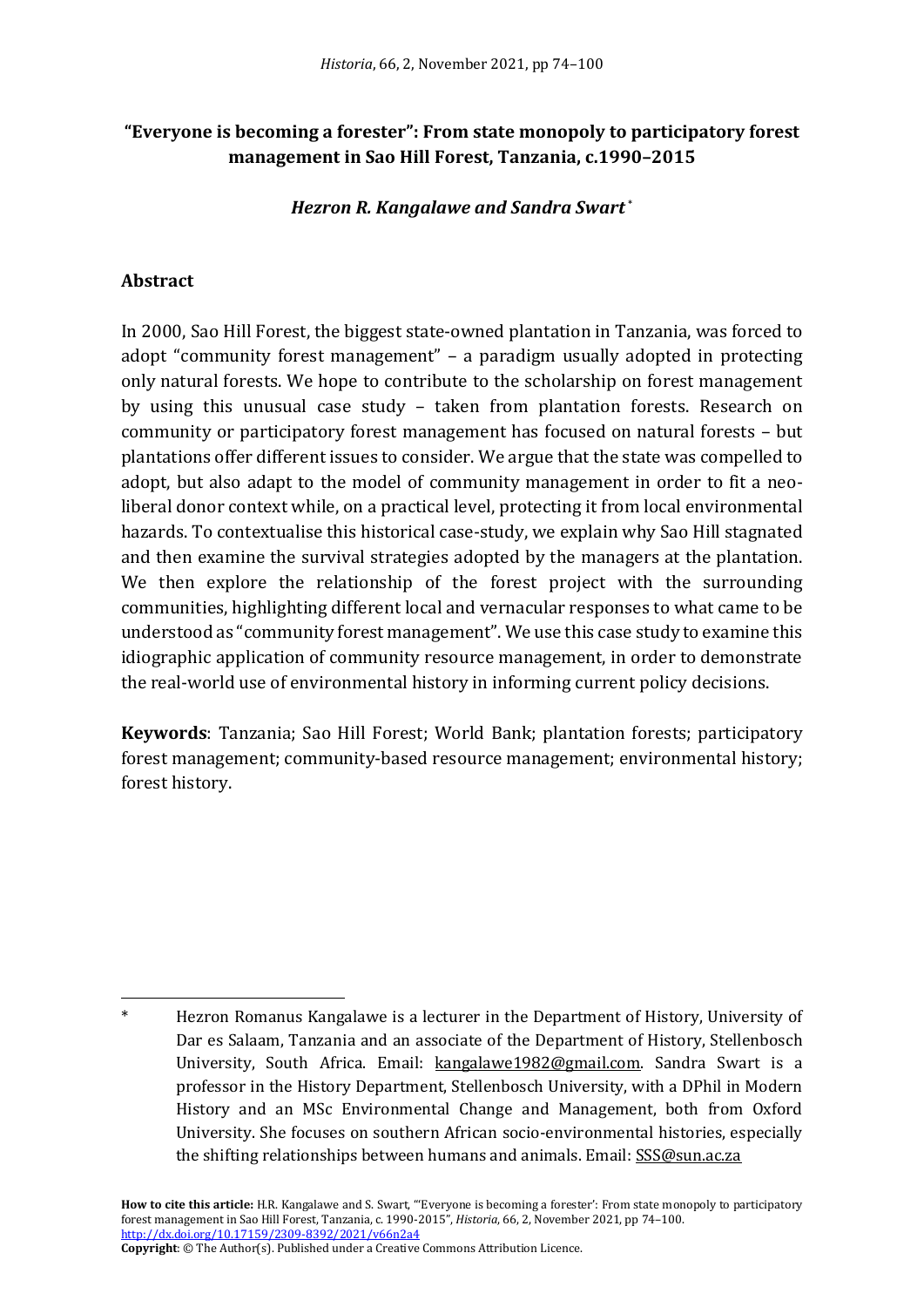# **Opsomming**

In 2000 moes Sao Hill Forest, die grootste staatsplantasie in Tanzanië, noodgedwonge 'n stelsel van gemeenskapsbestuur aanvaar – 'n benadering wat gewoonlik slegs vir die beskerming van natuurlike woude gebruik word. Ons hoop om met behulp van hierdie ongewone gevallestudie van `n bosbouplantasie 'n bydrae te lewer tot die studie van die bestuur van woude. Navorsing oor gemeenskaps- of deelnemende bestuur van woude fokus hoofsaaklik op natuurlike woude. Bosbouplantasies het egter ander kwessies/uitdagings om te oorweeg. Ons argumenteer dat die staat verplig was om die model van gemeenskapsbestuur te aanvaar, maar ook aan te pas ten einde by 'n neoliberale skenkerskonteks te pas, terwyl hulle hul op 'n praktiese vlak terselfdertyd teen plaaslike omgewingsgevare moes beskerm. Ten einde hierdie historiese gevallestudie te kontekstualiseer, verduidelik ons waarom Sao Hill gestagneer het en ondersoek dan die oorlewingstrategieë wat deur die bestuurders op die plantasie geïmplementeer is. Vervolgens ondersoek ons die verhouding van die bosbouprojek met die omliggende gemeenskappe, en beklemtoon verskillende plaaslike en inheemse reaksies wat as `n stelsel van gemeenskapsbestuur bekend geword en verstaan is. Ons gebruik die gevallestudie om hierdie idiografiese toepassing van gemeenskapshulpbronbestuur te ondersoek en te illustreer hoe omgewingsgeskiedenis in die praktyk aangewend kan word om ingeligte beleidsbesluite vir die hede te neem.

**Sleutelwoorde:** Tanzanië; Sao Hill Forest; Wêreld Bank; bosbouplantasies; deelnemende bestuur van woude; gemeenskaps-bestuur van woude; omgewingsgeskiedenis; bosgeskiedenis.

# **Introduction**

Participatory forest management has attracted a robust and largely favourable scholarship within forest sustainability studies because it is deemed to improve both forests and the livelihoods of the surrounding communities. <sup>1</sup> The participatory or community management model has generated debate over its challenges, such as state or local corruption, or its viability for generating profit at village level. <sup>2</sup> Communitybased Resource Management (CBRM) has paradigmatically challenged the "tragedy of the commons" narrative, propagated from 1968 by Garrett Hardin's contention that whenever people are allowed free access to a natural resource, they compete in plundering it or allow its degradation, until the resource is exhausted. This precipitated the Manichean polarities of total state control or absolute individualised privatisation. Since the 1980s, however, the inescapable tragedy narrative has been contested by

<sup>1.</sup> V.G. Vyamana "Participatory Forest Management in the Eastern Arc Mountains of Tanzania: Who Benefits? *The International Forestry Review,* 11, 2, 2009, pp 249–250.

<sup>2.</sup> D. Brockington, "Forests, Community Conservation, and Local Government Performance: The Village Forest Reserves of Tanzania", *Society and Natural Resources*, 20, 9, 2007, pp 839– 845; H. Vihemäki, "Politics of Participatory Forest Conservation: Cases from the East Usambara Mountains, Tanzania", *The Journal of Transdisciplinary Environmental Studies*, 4, 2, 2005.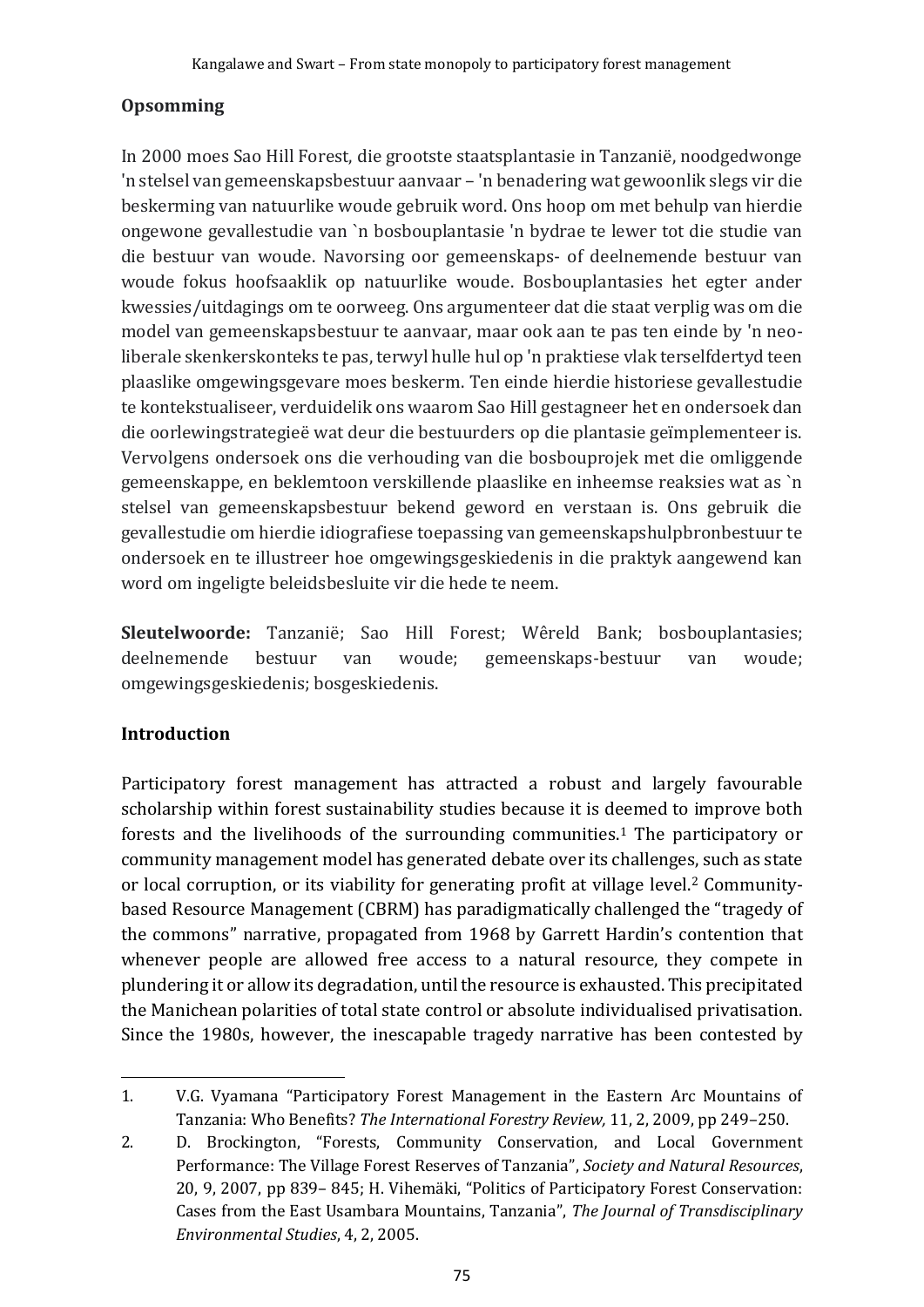anthropologists, economists, political scientists and historians, who have demonstrated long-standing methods deployed by communities to use their natural resources sustainably. Elinor Ostrom and others put forward a very different model to Hardin, arguing that history demonstrates the avoidance of the "tragedy of the commons" over the *longue durée*. <sup>3</sup> This led to the rise of participatory forestry management, which built Ostrom's community model into resource management.<sup>4</sup> However, this has not proved a panacea for all problems facing the forest sector (as we shall show) but it has become the most significant approach on a practical and ethical level. 5

In this article, we analyse the specific form that "participatory forest management" took in the Tanzanian plantation forests. This has not been addressed previously by the key historians of forestry such as Thaddeus Sunseri<sup>6</sup> and Brett Bennett.<sup>7</sup> It is within this context of protecting forests and improving livelihoods of the surrounding communities that we explore a singular case study, which also showcases the practical use of environmental history in informing policy decisions. This study focuses on plantation forests, whereas conventionally research on community forest management has concentrated on natural forests – but, as we will show, plantations offer different issues to consider like local employment, impacting on the relationship between plantation managers and communities.<sup>8</sup> We use the case of Sao Hill, which is the biggest plantation forest in Tanzania with 135 903 hectares. It is in Mufindi district, in the Iringa Province, south-western Tanzania.

<sup>3.</sup> M.C. Lopez and E.F. Moran, "The Legacy of Elinor Ostrom and its Relevance to Issues of Forest Conservation", *Current Opinion in Environmental Sustainability*, 19, 2016, pp 47– 56.

<sup>4.</sup> C.C. Gibson, J.T. Williams and E. Ostrom, "Local Enforcement and Better Forests, *World Development*, 33, 2, 2005, pp 273–284.

<sup>5.</sup> T. Blomley and H. Ramadhani "Going to Scale with Participatory Forest Management: Early Lessons from Tanzania, *The International Forestry Review*, 8, 1, 2006, pp 95–98.

<sup>6.</sup> T. Sunseri, *Wielding the Ax: State Forestry and Social Conflict in Tanzania, 1820*–*2000* (Ohio University Press, Ohio, 2009), pp 94-95.

<sup>7.</sup> B.M. Bennett, "Locality and Empire: Networks of Forestry in Australia, India and South Africa, 1843–1948", PhD thesis, University of Texas, Austin, 2010, p 1.

<sup>8.</sup> Local communities are "communities of any size that are in or adjacent to a forest plantation, and also those close enough to have a significant impact on the economy or the environmental value of the forest plantation or to have their economies, rights or environments affected significantly by the management activities or the biophysical aspects of the plantation". See M.B. Degnet, E. van der Werf, V. Ingram, and J.H.H. Wesseler, "Do Locals Have a Say? Community Experiences of Participation in Governing Forest Plantations in Tanzania", *Forests* ,11, 7, 2020, p 782.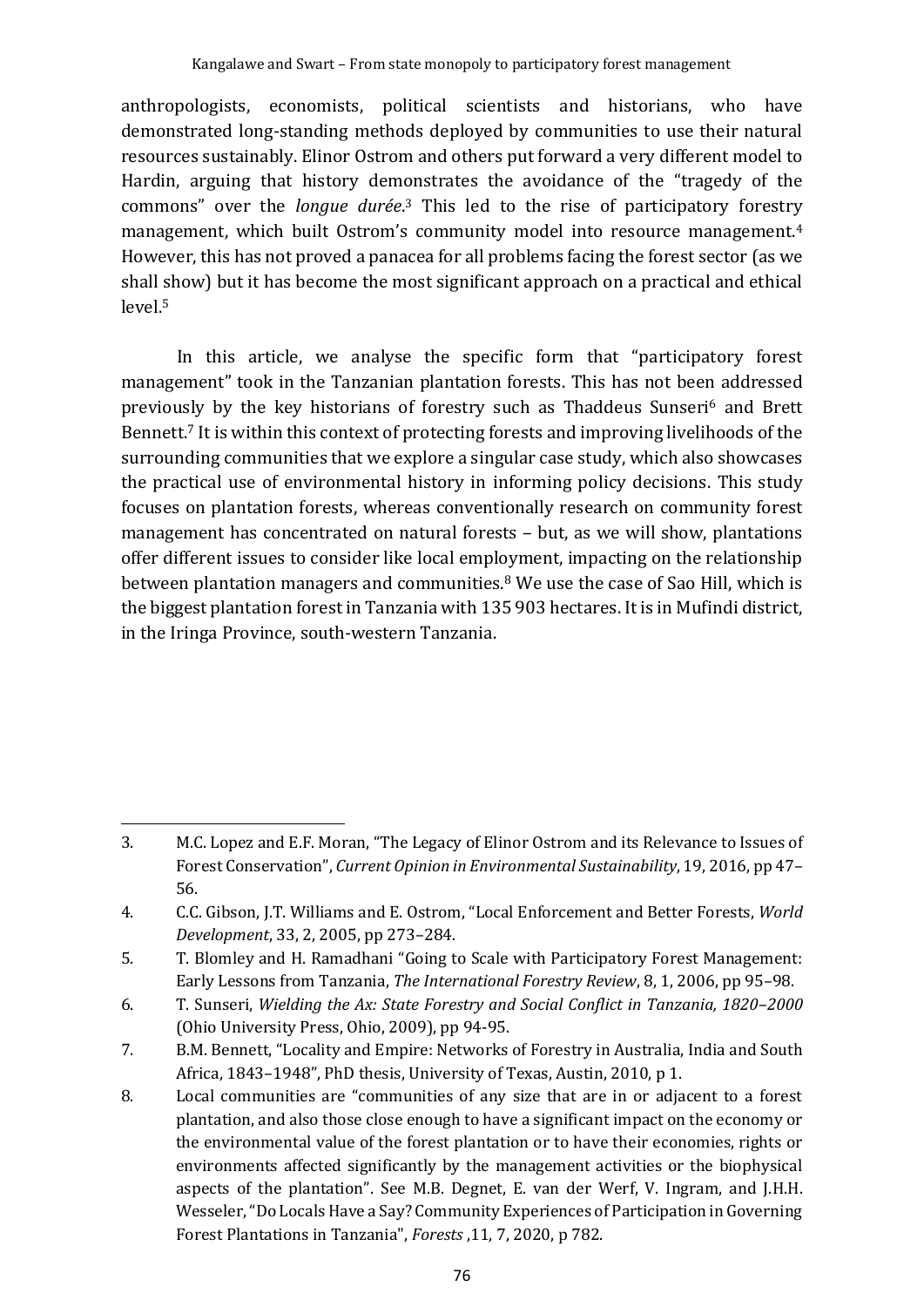



**Figure 1:** Map of Mufindi district showing the coverage of Sao Hill Forest with boundaries based on 1976 government gazettement.<sup>9</sup>

The forest began simply as an experiment by British colonial conservators in the late 1930s. Because of its size, it came to act as the key research centre for forestry in Tanzania. After independence in 1961, the post-colonial government viewed the forest as a key part of its industrialisation agenda and central to the development ambitions of the post-colonial economy. However, forest managers were sidelined in

<sup>9.</sup> Source: GIS (Geographical Information Systems), University of Dar es Salaam, June 2016.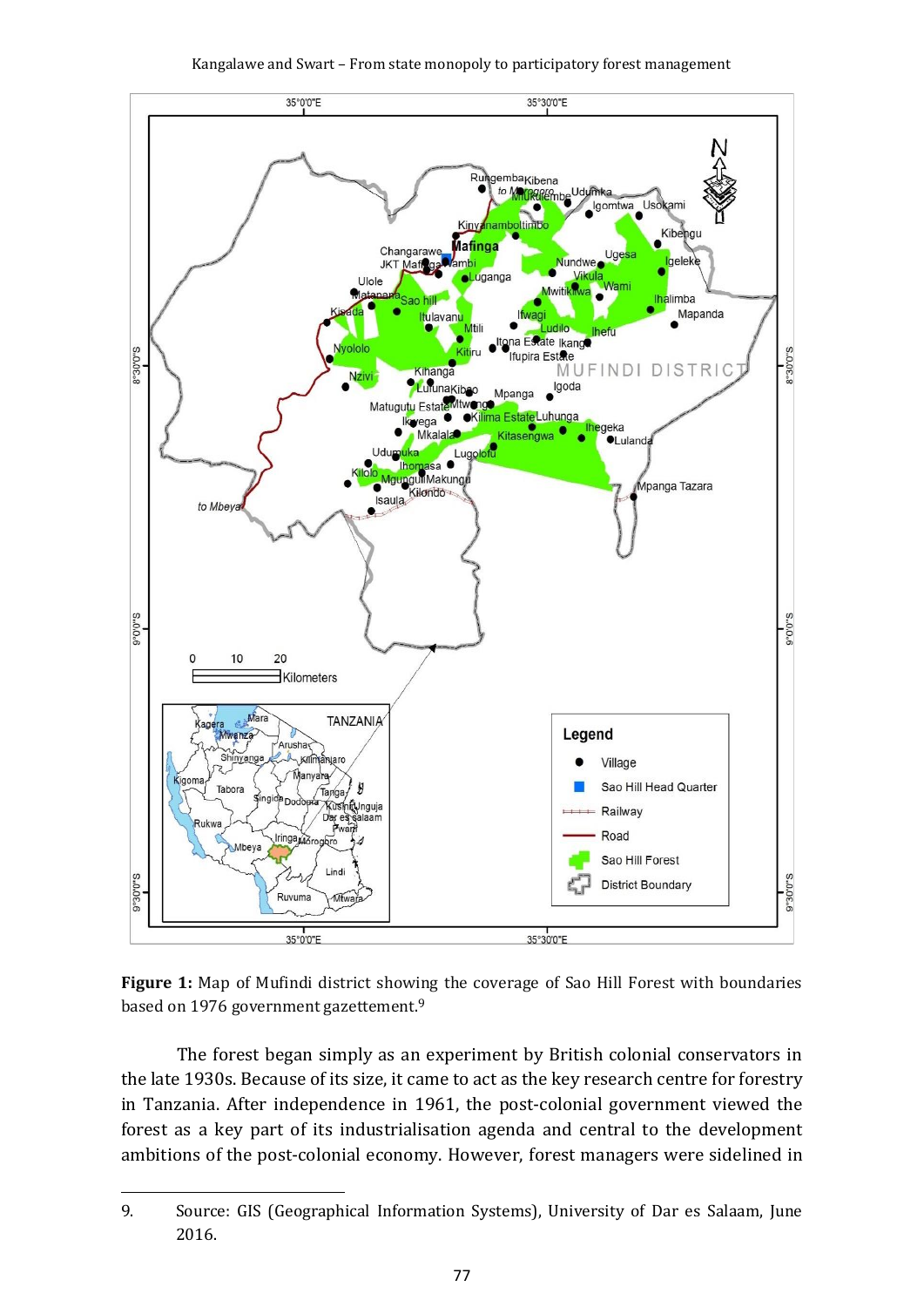President Nyerere's blueprint for radical change. <sup>10</sup> The following twenty years saw a top-down project of socialist development, with authorities being dominated by the ruling party. By the early 1980s, Tanzania experienced a financial crisis precipitated by economic bungling on the part of parastatal corporations and an expensive war with Uganda. So, the state agreed to a radical reverse in its ideological positioning to draw in foreign investment. This led to a shift from centralised planning to embracing market-based forces, privatising parastatals, and cutting back state-supplied social services.<sup>11</sup>

Up until the 1970s, "industrial forestry" was managed by technocrats, with state and foreign donor support of parastatal sawmills. But the economic crisis compelled foresters to manage with reduced budgets and sawmills were divested and stripped of their subsidies. By the mid-1970s, they had already recognised forestry's financial challenges, which led to their request for a loan from the World Bank in 1976.<sup>12</sup> The World Bank and the government of Tanzania

…both had a common interest in drawing – or forcing – subsistence producers into a greater production for and dependence on the market. … [so] the alliance between a "capitalist" World Bank and a so-called "socialist" Tanzania ceases to surprise and begins to seem all but inevitable.<sup>13</sup>

Certainly, from the mid-1970s the World Bank inserted itself or was drawn into (depending on one's political view) almost all facets of Tanzania's agricultural production.

As will be explained, Tanzanian plantation forestry underwent a radical phase of economic liberalisation between 2001 and 2015 that saw the lifting of the government monopoly over some economic activities to admit the private sector. Economic liberalisation meant that new management regimes had to accommodate private forest developers. The coming of these independent forest developers posed a challenge to land ownership and indeed the general security of the state forests. To respond to these challenges, the Sao Hill Forest management forged a number of strategies. Earlier, in 1985, the Southern Paper Mills Company had started processing

<sup>10.</sup> A.W. Hurst, "State Forestry and Spatial Scale in the Development Discourses of Post-Colonial Tanzania, 1961–1971", *The Geographical Journal*, 2003, 169, 4, 2003, pp 358– 369; and E. Mgaya, "Forest and Forestry in Tanzania: Changes and Continuities in Policies and Practices from Colonial Times to the Present", *Journal of the Geographical Association of Tanzania,* 36, 2, 2016, pp 45–58.

<sup>11</sup>**.** For more detail see H. Campbell and Howard Stein (eds), *The IMF and Tanzania: The Dynamics of Liberalisation* (Southern Africa Political Economy Series Trust, Harare, 1991).

<sup>12.</sup> See H. Kangalawe, "Plantation Forestry in Tanzania: A History of Sao Hill Forests, 1939– 2015", PhD thesis, Stellenbosch University, 2018.

<sup>13.</sup> C. Payer, "Tanzania and the World Bank," *Third World Quarterly*, 5, 4, 1983, pp 791–813, especially p 797.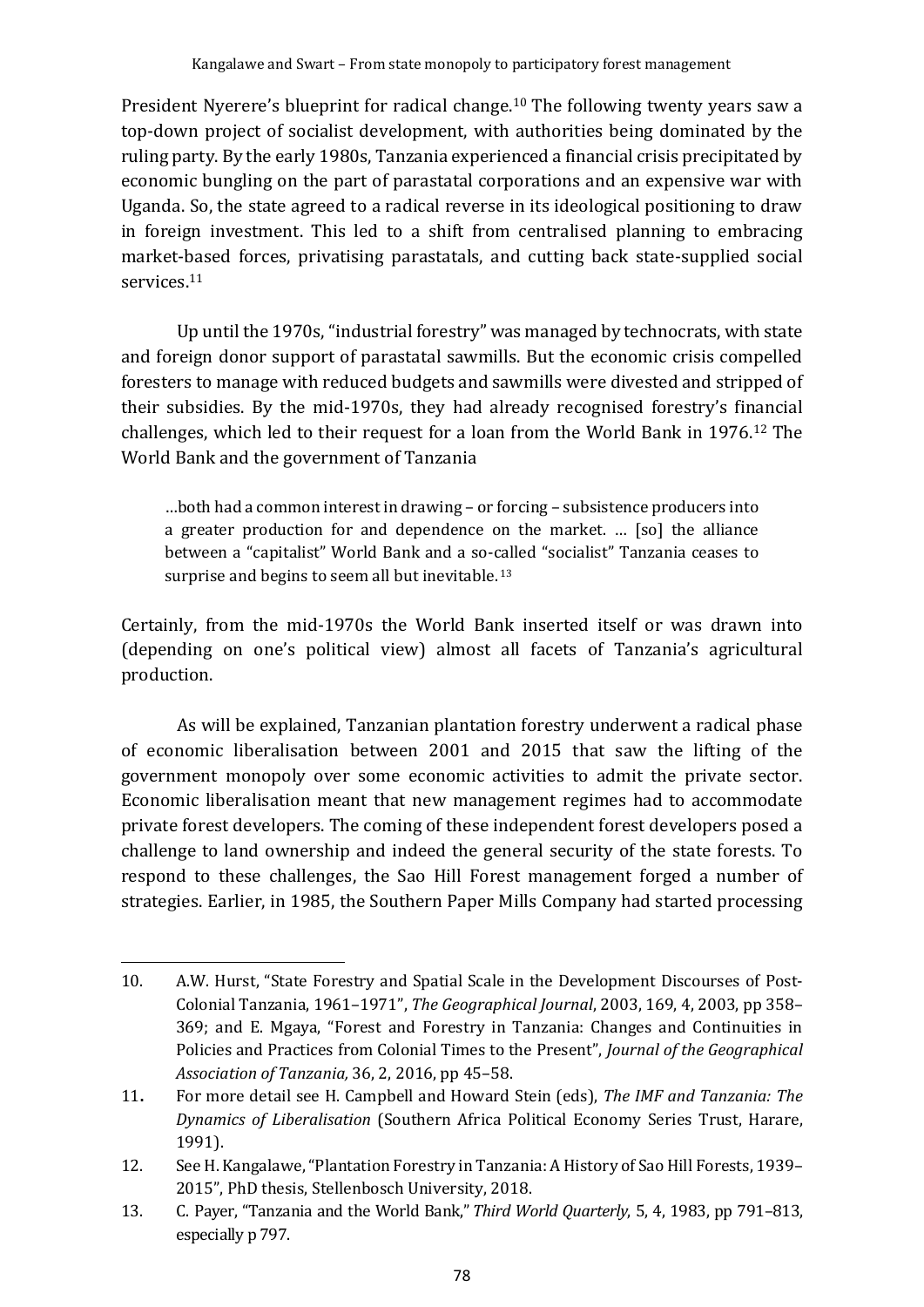wood from Sao Hill - then the largest industrial development project in Tanzania.<sup>14</sup> By 1998, private investors (from within and outside the country) had become interested in profit-driven woodlot development.<sup>15</sup> The Sao Hill plantation had been sustained previously for almost 14 years by World Bank loans between 1976 and 1990.<sup>16</sup> From the late 1970s, donor-driven assessments showed that the state was failing to protect forest resources, which endangered not only ecological biodiversity, but the sustainable supply of wood products.<sup>17</sup> A village afforestation crusade called *Miti ni Mali* (Trees are Wealth) was implemented but made little impact.<sup>18</sup> In 1990 the World Bank funding came to an end and its final report enumerated a number of doubts over the sustainability of the Sao Hill project, concluding that "the management of industrial plantations, such as Sao Hill, cannot be successfully carried out under normal government bureaucracy".<sup>19</sup> In particular, the World Bank was sceptical of the byzantine bureaucracy that had developed during the previous 14 years of assistance. A radical change was necessary.

We use the Sao Hill plantation forest as a case study because this is the largest plantation forest in Tanzania and, indeed, the biggest in the (then) British East African colonies. Because of its size and significance, it has attracted local and international funding over time. Moreover, because of its so-called "scientific management" and the reputation of its products, it received a loan from the World Bank in 1976 and again in 1982.<sup>20</sup> The Sao Hill Forest is historically important to the Tanzanian government, bringing in foreign exchange equivalent to 55,000,000,000 Tanzanian Shillings (23,913,043.5 US \$) per year.<sup>21</sup> The forest sector in the Ministry of Natural Resources and Tourism is the second greatest contributor of foreign exchange. Tanzania has various forests and woodlands: most prevalent is miombo in the middle and south, Acacia in the north, mangroves along the coast, and closed-canopy forests in the mountains of the west – but about 12.5 million hectares lie within gazetted Forest Reserves (of which 90 per cent are National Forest Reserves and the rest are Local Authority Forest Reserves), and about 19 million hectares lie in unreserved forests (village or common land). <sup>22</sup> Generally, the forestry sector is important in Tanzania as

<sup>14.</sup> A. Ahlback, *Forestry for Development in Tanzania* (Swedish University of Agricultural Sciences, International Rural Development Centre, Uppsala, 1988).

<sup>15.</sup> P. Jacovelli, "The Future of Plantations in Africa", *International Forestry Review,* 16, 2, 2014, p 149.

<sup>16.</sup> World Bank, *Tanzania: Sao Hill Forestry Development Project*(World Bank, Washington, D.C., 1983).

<sup>17.</sup> A.W. Hurst, "Not Yet out of the Woods: A Political Ecology of State Forest Policy and Practice in Mainland Tanzania, 1961–1998", D. Phil., University of Oxford, 2004.

<sup>18.</sup> Ahlback, *Forestry for Development*.

<sup>19.</sup> World Bank, *Sao Hill Forestry Project, Phase II, Project Completion Report, Tanzania* (World Bank, Washington, D.C., 1992), p 17.

<sup>20.</sup> Kangalawe, "Plantation Forestry in Tanzania", pp 129–143.

<sup>21.</sup> Interview with the manager-Sao Hill Forest Project, 27 January 2017.

<sup>22.</sup> J.F. Lund and O.J. Nielsen, "The Promises of Participatory Forest Management in Forest Conservation and Poverty Alleviation: The Case of Tanzania", *L'Afrique Orientale*, 2005, pp 201–241; and A. Akida and R. Blomley, "Trends in Forest Ownership, Forest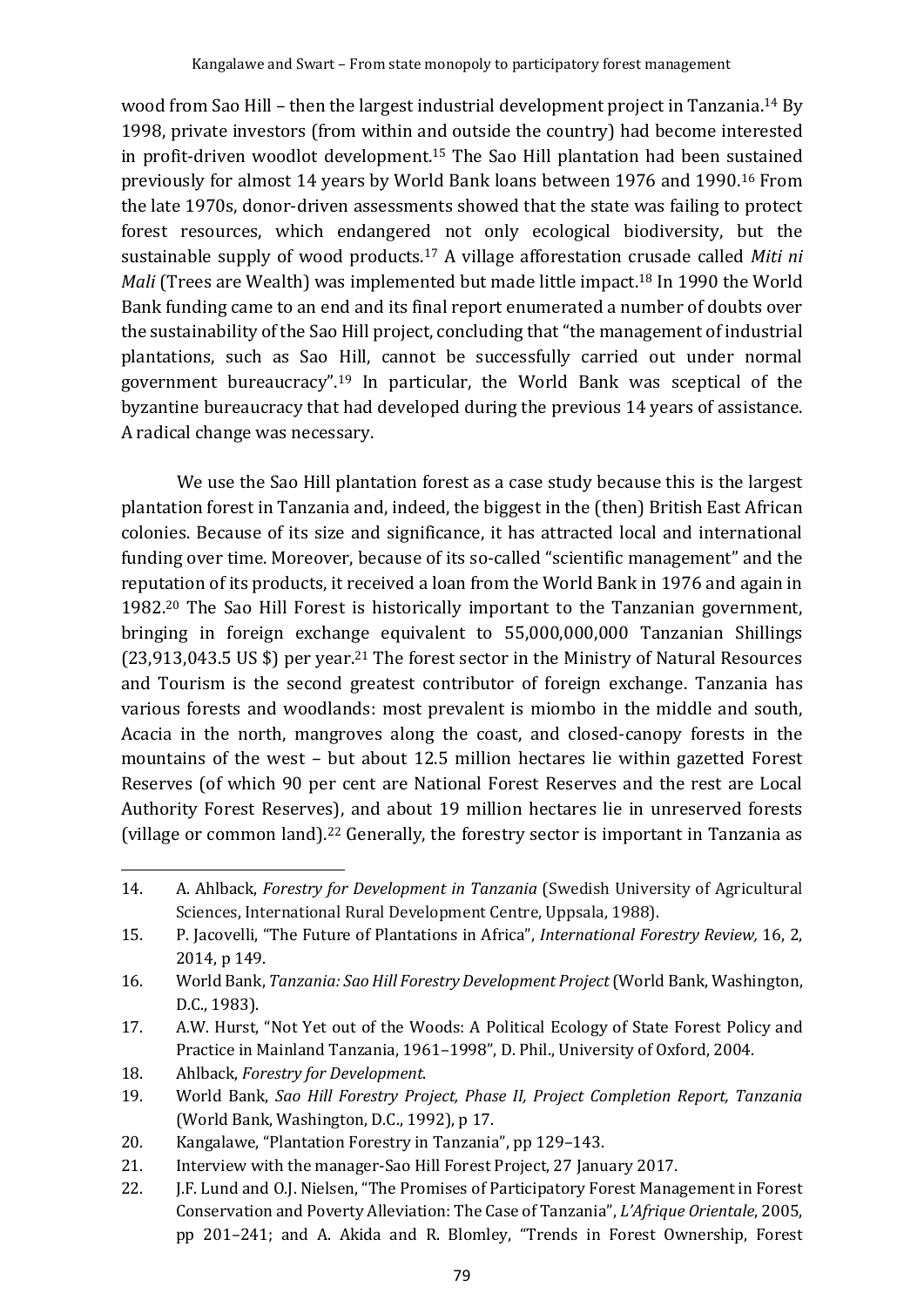it is estimated that it contributes US \$ 2.2 billion per year to the economy of Tanzania, which is equivalent to 20% of the Gross Domestic Product (GDP). <sup>23</sup> In this context, Sao Hill is an important historiographical case study in the environmental history of Tanzania because it demonstrates state intervention on large-scale – economically (as noted above) and literally (135, 903 hectares) – although the land was customarily owned by villagers. It is useful to revisit the measures deployed by the state to take control of that land for planation forestry. Moreover, it is important to study such state intervention on the specific environment of Mufindi, which was initially a grassland.<sup>24</sup> Adding to the utility of this case study, is that Sao Hill was established during the villagisation process whereby many people were resettled from their customary land to the nucleated villages – so this is helpful in understanding the environmental history and enduring power dynamics of such dispossession and land alienation.

From the mid-1980s there was a slow embrace of more decentralised measures to fix the hostile relationship between forest managers and local communities. To ensure Sao Hill survived, the concept of "community participation" was borrowed from the rubric of the "biodiversity paradigm", common in natural forest management. <sup>25</sup> In Tanzania the paradigm influenced some key economic partners to shift from funding plantation forests to focusing funding efforts on natural forests – bringing severe funding crises to the plantation forests.<sup>26</sup> Community participation in forestry management referred to programmes that consciously involved local people in its forest activities, which became widespread from the 1980s. <sup>27</sup> The Ministry of Natural Resources in Tanzania defined the concept as strategies of involving communities and stakeholders in forest management. Before 1990 many of the so-called natural forests were placed in the "open access category", which rendered them vulnerable to encroachment by the surrounding communities.<sup>28</sup> The World Bank's grim prophecy came true when production at the Sao Hill plantation came to a standstill in 1990 and then stagnated until 2006.

Resources Tenure and Institutional Arrangements: Are They Contributing to Better Forest Management and Poverty Reduction? Case Study from Tanzania" (Food and Agriculture Organisation, Rome, 2006).

<sup>23.</sup> Y. Ngaga,"Forest Plantations and Woodlots in Tanzania", *African Forest Forum Working Paper Series*, 1, 16, 2011, p 70.

<sup>24.</sup> See, for example, W. Beinart, "Soil Erosion, Conservation and Ideas about Development: A Southern African Exploration, 1900–1960*", Journal of Southern African Studies*, 11, 1, 1984, pp 52–83.

<sup>25.</sup> Sunseri, *Wielding the Ax: State Forestry and Social Conflict in Tanzania,* 94–95*.*

<sup>26.</sup> G.C. Kajembe, V.B.M.S. Kihiy, A.Y. Banana, W. Gombya-Ssembajjwe, and P. Ongugo, *Community Participation in the Management of Protected Forest Areas in East Africa: Opportunities and Challenges* (Sokoine University of Agriculture, Morogoro, 2010), pp 2–3.

<sup>27.</sup> Interview with Fidelis Mwanalikungu, Sao Hill Headquarters, Mufindi, 28 January 2016.

<sup>28.</sup> Interview with F. Mwanalikungu, Sao Hill Headquarters, Mufindi, 28 January 2016.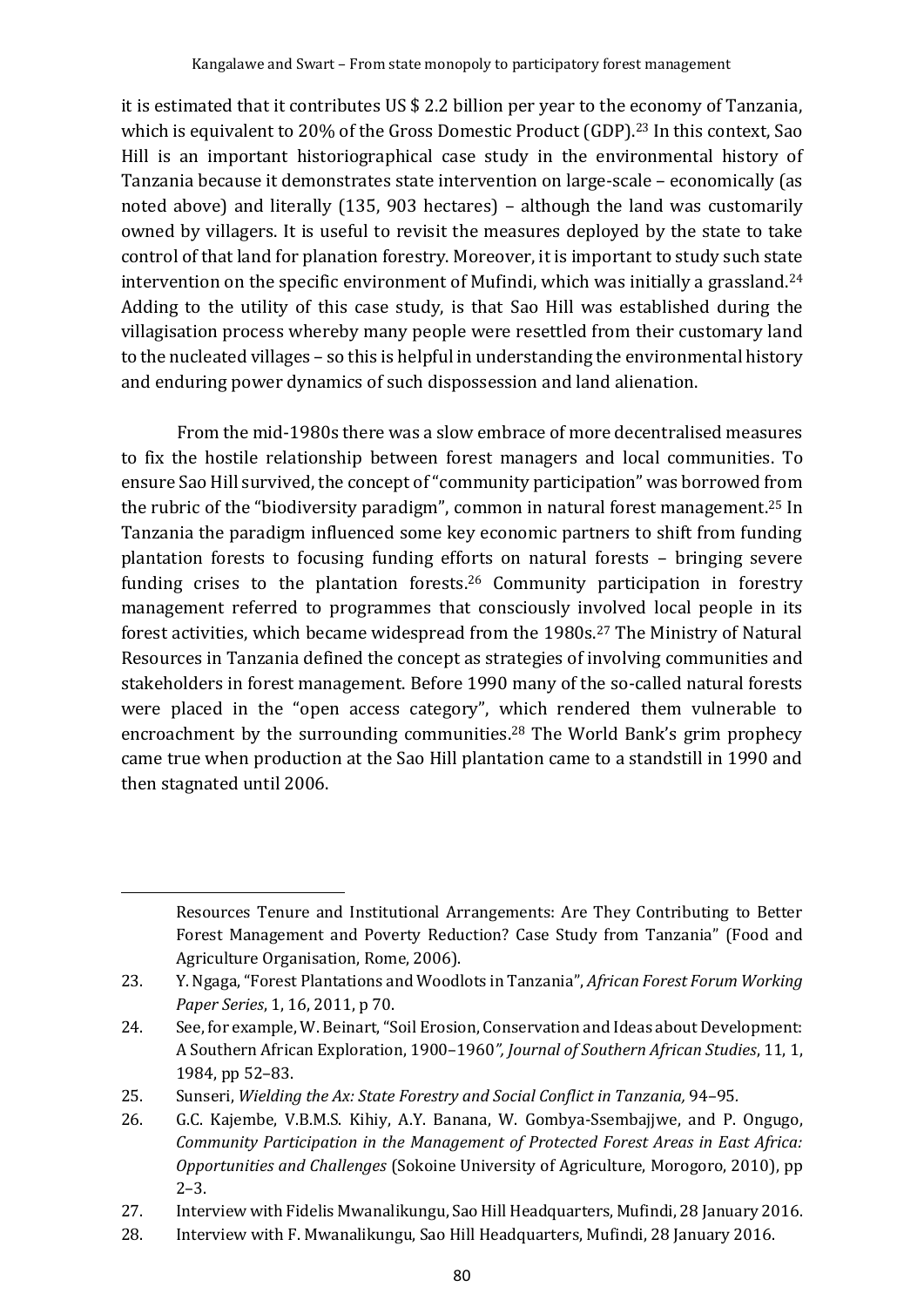We explain how this happened and examine the survival strategies adopted by the managers at the plantation in the absence of World Bank money, on which they had come to rely. We then explore the shifting relationship of the forest and the surrounding communities. We analyse diverse community reactions and responses to the implementation of what came to be understood as "participatory forest management".

We use archival sources from the Sao Hill plantation headquarters in Mufindi, the Tanzania National Archive, and oral sources gathered from the officials in the Ministry of Natural Resources in Dar es Salaam, as well as from officials and villagers from Iringa and Mufindi districts.<sup>29</sup> Some of the officials from these districts, in addition to taking part in interviews, were willing to provide us with some key policy documents, which are otherwise unavailable for academic perusal. From these sources two significant themes emerged: the survival strategies adopted by the Sao Hill plantation and the land contestations between the state and private developers.

Fundamentally, we offer a story of resilience and pragmatic choices: the Sao Hill managers were compelled to adopt - albeit unevenly - a form of community participatory forest management for tactical reasons in the wake of the withdrawal of World Bank funding. The refusal of the World Bank to provide funding came at a time when there was local population pressure, active encroachment from surrounding villages, and the demand for land from the private sector. However, as we shall show, while the discourse of participatory management was deployed, it was implemented unevenly and, in some places, it was not implemented at all.<sup>30</sup> In fact, the state retained control of the key aspects that defined community participation in the Sao Hill plantation.

<sup>29.</sup> The data for this article were obtained through archival sources and oral interviews. The archival sources were researched at the Tanzania National Archive (hereafter TNA) in Dar es Salaam and at Sao Hill Forest Plantation Headquarters in the Mufindi district between 2016 and 2017. Interviews were conducted in Mufindi district and in Dar es Salaam between 2015 and 2016. In focusing on this case study, we faced some challenges. A major hurdle was the inherent nature of bureaucracy wielded by the state in Tanzania. Despite being in possession of a University of Dar es Salaam research permit, we were not permitted to conduct research until the Ministry for Natural Resources and Tourism had granted its own permit. This was because Sao Hill is one of the most sensitive assets in the ministry. Secondly, given the recency of the period under review, we relied on the official reports and documents from officials in the field rather than archival resources. However, we offset this issue by triangulating with oral interviews from our fieldwork and other secondary sources.

<sup>30.</sup> Kajembe et al., *Community Participation in the Management of Protected Forest Areas in East Africa*, pp 2–3; L. Isager, I. Theilade and L Thomson, *People's Participation in Forest Conservation: Considerations and Case Studies* (Food and Agriculture Organisation, Rome, 2000), p 2.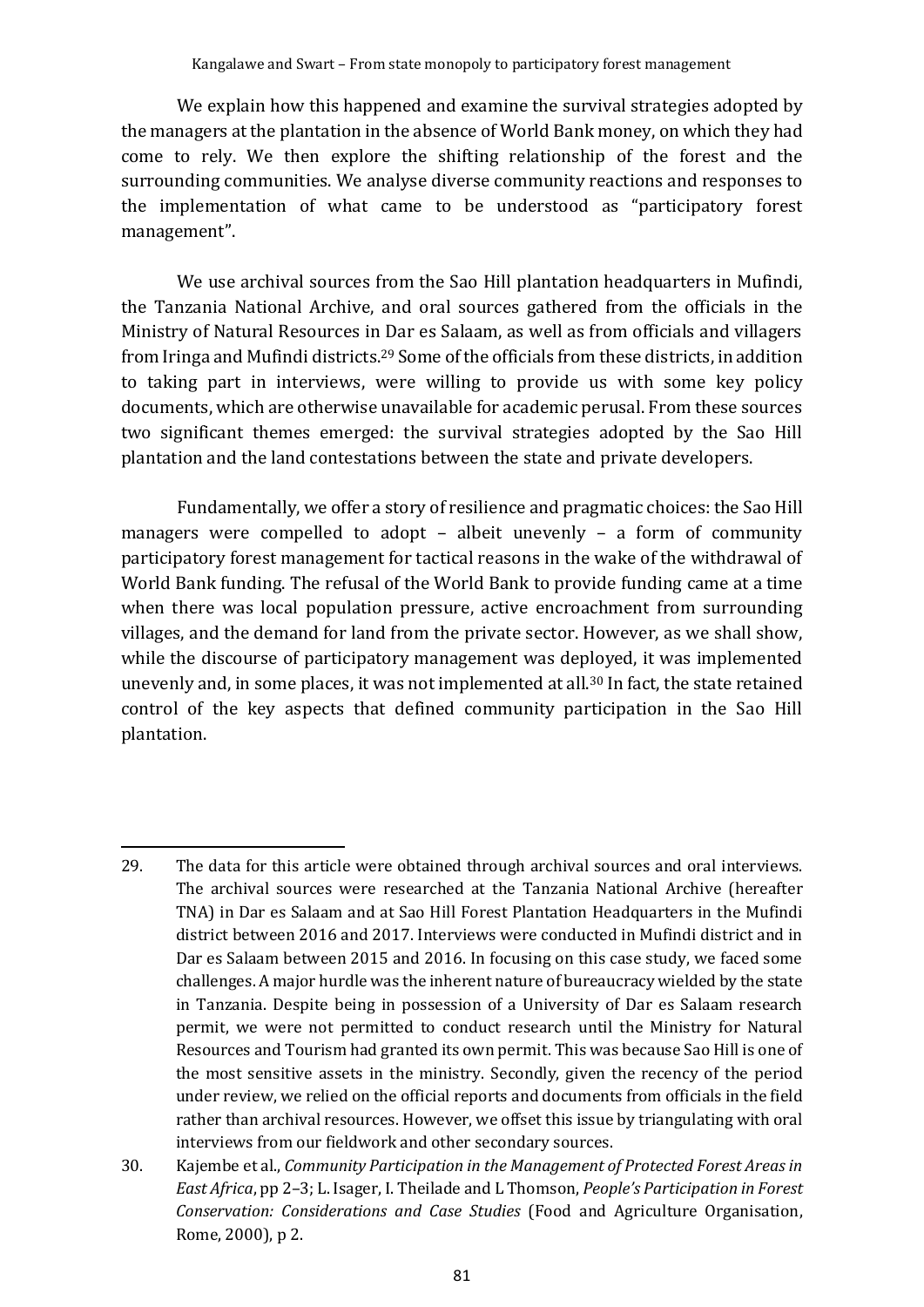#### **Policy and programme reforms in the Ministry of Natural Resources**

Economic liberalisation and its raft of concomitant socio-economic reforms were introduced at the end of President Hassan Mwinyi's regime in 1995. From the parastatals these reforms trickled down to the Ministry of Natural Resources. The Ministry aimed at bringing in policies that embraced so-called sustainable forest management, as enshrined in the 1992 Rio Declaration on Environment and Development, <sup>31</sup> premised on the idea that the conservation of trees would be sustainable only if the needs of the surrounding communities were met. The main pressure for reform came from the World Bank and International Monetary Fund (IMF) under the structural adjustment programmes (SAPs).<sup>32</sup> The trend of decentralising the Forestry Department went hand in hand with a broader process of decentralisation and the devolution of the political departments to regional, district and village levels. This overarching aim of decentralisation was part of the implementation of the World Bank and IMF policies, which discouraged central government monopoly of the power at the expense of the local governments and the private sector.<sup>33</sup> The World Bank and IMF policies aimed ostensibly at making the local governments and private sector participate fully in the economic development of the country. Similarly, participatory forest management was promoted as the best way to ensure simultaneous local ecological diversity and the involvement of rural people, making them key partners in addressing both environmental and poverty-related problems.<sup>34</sup> The Ministry of Natural Resources and Tourism (MNRT) responded to decentralisation by introducing policies and laws in the forest sector that appeared to represent participatory forest management.<sup>35</sup> The state created a National Forestry Policy in 1998, implemented through the Forest Act of 2002, to promote Community-based Forest Management (CBFM) through the establishment of Village Land Forest Reserves (VLFRs), where

<sup>31.</sup> United Nations Organisation, *The Rio Declaration on Environmental and Development* (1992), pp 4–6; World Bank*, Opportunities and Challenges in the Forest Sector* World Bank, Washington, 2002), pp 3–5.

<sup>32.</sup> A. Levine, "Convergence or Convenience? International Conservation NGOs and Development Assistance in Tanzania", *World Development,* 30, 6, 2002, pp 1048–1053; J. Shelter*, Imagining Serengeti, A History of Landscape Memory in Tanzania from Earliest Times to the Present* (Ohio University Press, Ohio, 1999), pp 223–230.

<sup>33.</sup> See Payer, "Tanzania and the World Bank", pp 809–810; G. Hyden and B. Karlstrom, "Structural Adjustment as a Policy Process: The Case of Tanzania", *World Development*, 21,9, 1993, pp 1396–1397; Sunseri, *Wielding the Ax: State Forestry and Social Conflict in Tanzania,* 94–95; K.E. Svendsen, "Development Strategy and Crisis Management", in C. Legum and G. Mmari (eds), *Mwalimu: The Influence of Nyerere* (James Currey, London, 1995), pp 108–124.

<sup>34.</sup> E. Zahabu et al., *Forestland Tenure Systems in Tanzania: An Overview of Policy Changes in Relation to Forest Management* (Department of Ecology and Natural Resource Management, Norwegian University of Life Sciences, 2009).

<sup>35.</sup> Zahabu et al., *Forestland Tenure Systems in Tanzania: An Overview of Policy Changes in Relation to Forest Management*, pp 13–17; P. Kaiser, "Structural Adjustment and the Fragile Nation: The Demise of Social Unity in Tanzania", *The Journal of Modern African Studies,* 34, 2, 1996, pp 231–232.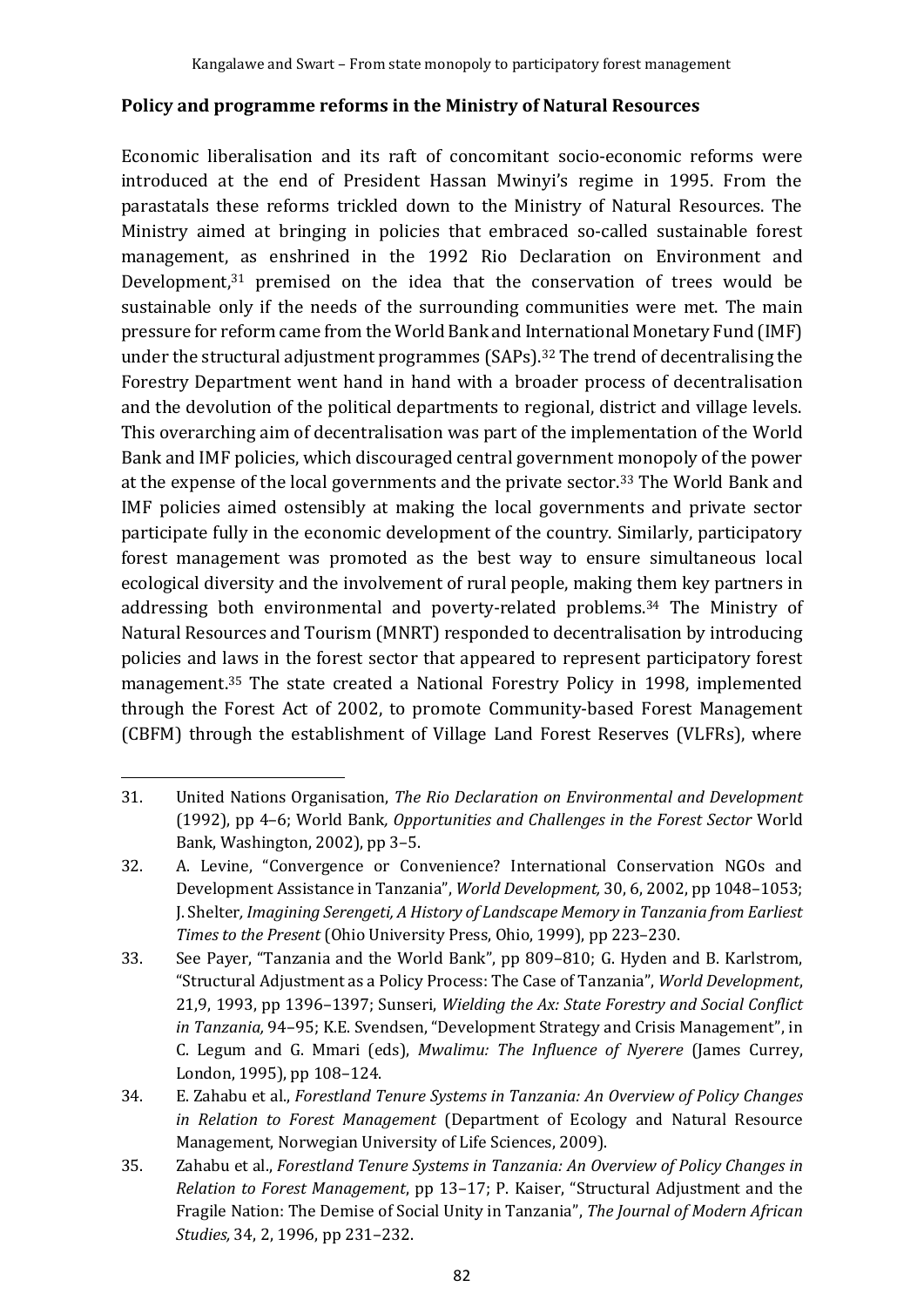communities became both "managers and owners", as well as through Joint Forest Management (JFM), where "local communities co-manage forests with the designated authorities of National or Local Government Forest Reserves". The Forestry and Beekeeping division declared:

CBFM is a power-sharing strategy. […] It aims to secure forests through sharing the right to control and manage them, not just the right to use or benefit from them. Therefore, CBFM targets communities not as passive beneficiaries, but as forest managers.<sup>36</sup>

This makes it evident that the Tanzania National Forestry Policy certainly advocated community empowerment in forest management, even if this was not as evident in practice.

One of the major catalysts of change was to raise awareness of the essential linkages between the environment and development.<sup>37</sup> On a macro-economic level, the policy was intended to reduce direct government involvement in production, thereby creating an enabling environment for a strong private sector. This was a fundamental and profound change, uprooting old ideas of top-down, and state-directed management integral to Tanzanian socialism – *ujamaa*. The 1998 National Forest Policy followed this decentralising trend by proposing reduced state investment in plantation forestry by encouraging and accommodating the private sector. However, as we shall argue, the implementation of these policies on the ground, with respect to Mufindi district, left a great deal to be desired.

The National Forest Policy was cemented by the National Forest Programme, which was promulgated in late 2001. The first item on the agenda of the National Forest Programme was participatory forest management, with a particular focus on the social dimension of gender. Participatory forest management of resources was argued to be a panacea for rectifying the gender imbalance in the economy overall and in the forest sector specifically.<sup>38</sup> The strategies that were employed to resolve these shortcomings were slightly modified "community-based forest management" (CBFM) and "joint

<sup>36.</sup> The United Republic of Tanzania, Ministry of Natural Resources and Tourism, Forest and Bee Keeping Division, *Community based Forest Management Guidelines for the Establishment of Village and Forest Reserves and Community Forest Reserves* (Dar es Salaam, 2007), p 2. However, Community Based Forest Management (CBFM) has been implemented mainly in miombo woodland – outside state forest reserves and on village land.

<sup>37.</sup> The United Republic of Tanzania, Ministry of Natural Resources, *National Forestry Policy* (Dar es Salaam, 1998), p 8.

<sup>38.</sup> K. Hamza and E. Kimwer, *Tanzania's Forest Policy and its Practical Achievements with Respect to Community Based Forest Management in MITIMIOMBO* (Tanzania Association of Forests, Morogoro, 2003), pp 30–31; G. Monela and J. Abdallah, "Dynamism of Natural Resource Policies and their Impact on Forestry in Tanzania", in K. Havnevik and A Isinika (eds), *Tanzania in Transition: From Nyerere to Mkapa* (Mkuki na Nyota, Dar es Salaam, 2010), pp 159–174.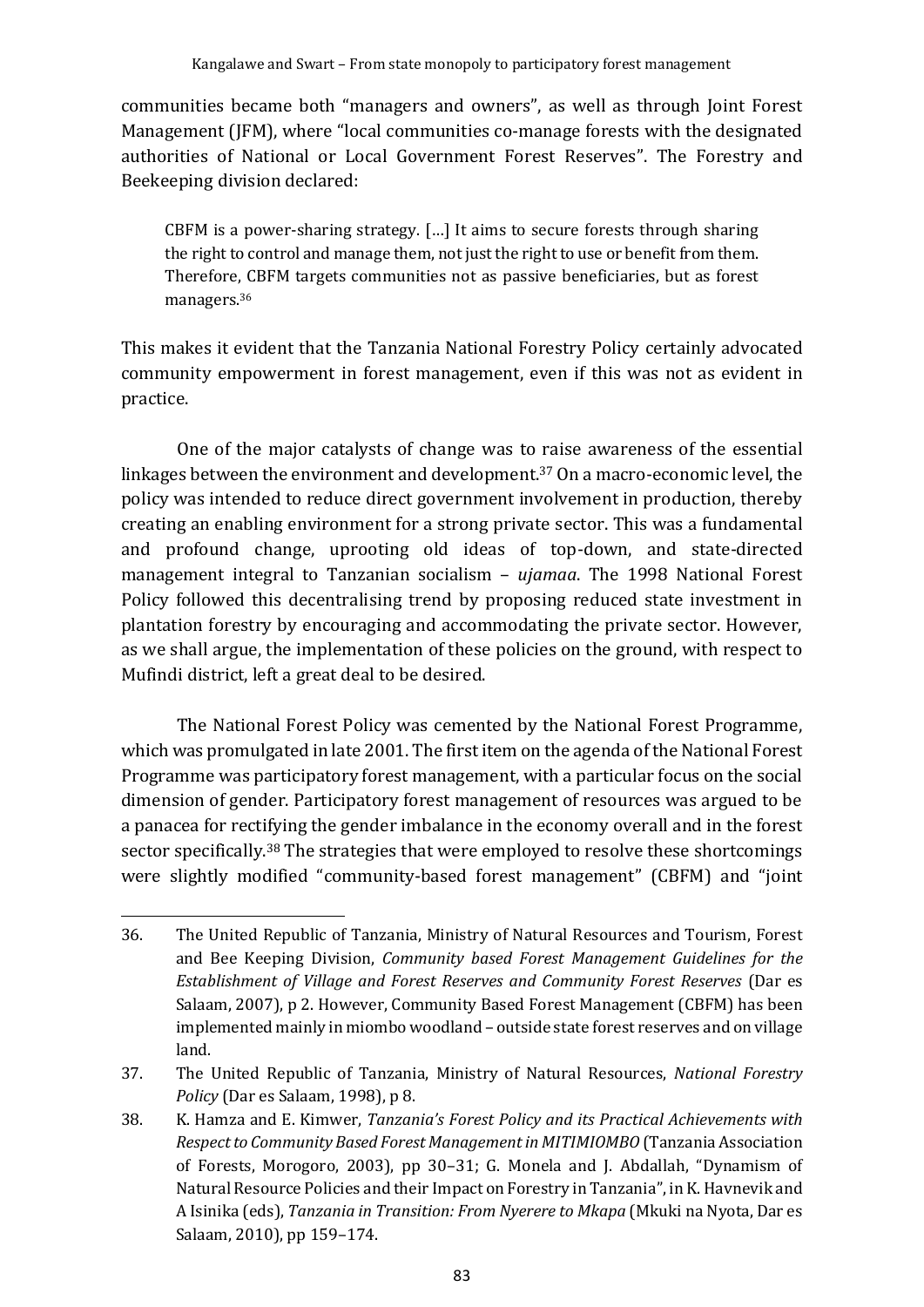forest management" (JFM).<sup>39</sup> These programmes employed by the Ministry on the ground, operated in tandem with measures entailing collaborating with local governments in the management of forests in the general lands and local government forest reserves.<sup>40</sup> CBFM and JFM were not applied directly, as in natural forests, because the Sao Hill took the principles of participatory forest management and forged them into a form of "corporate social responsibility" towards the villages surrounding the plantation. <sup>41</sup> This new relationship between Sao Hill management and the adjacent communities was evinced through improvement of public infrastructure and raising "forest awareness". The villages received road maintenance, school buildings and medical dispensaries, while the Sao Hill received community help in protecting the forest from fire, land encroachment and wood poachers.

These measures came at a time when the Ministry of Natural Resources admitted that the plantation forests lacked funds from the state or international donors to manage the plantation, let alone increase its productivity. <sup>42</sup> On a very basic level, without this new relationship between forest managers and local villagers, the plantation faced a severe threat of fire. <sup>43</sup> Moreover, the net planted area and growing stock were declining in terms of area and quality. Indeed from 1996 to 2000, there was no planting programme because of a dire shortage of funds and lack of state interest. The management conceded openly that "there was no political will in those years".<sup>44</sup> The failure to extend the plantation in this period was due to the absence of funds from the World Bank loans, which had ended officially in 1992 as noted, but was also due to mismanagement of funds received from the sale of logs.<sup>45</sup>

As a drastic intervention, the Sao Hill plantation and the Ministry of Natural Resources introduced the Logging and Miscellaneous Deposit Account (LMDA) in 2000. LMDA retained funds generated from state-owned forest plantation amounting to about 45% of the forest's royalties to service silvicultural and road maintenance activities in the plantations.<sup>46</sup> This was aimed at increasing internal revenues from the

<sup>39.</sup> The United Republic of Tanzania, Ministry of Natural Resources, *National Forest Programme in Tanzania*, 2001–2010 (Dar es Salaam, 2001), p 23.

<sup>40.</sup> United Republic of Tanzania, *National Forestry Policy*, Ministry of Natural Resources (Dar es Salaam, 1998), p 8.

<sup>41.</sup> Interview with Fidelis Mwanalikungu, Forest Surveillance Section, Sao Hill Headquarters, 27 March 2016.

<sup>42.</sup> Republic of Tanzania, MNR, *Forest Programme*, 2001–2010, p 23.

<sup>43.</sup> Interview with Joseph Sondi, Surveillance Section, Sao Hill Headquarters, 26 January 2017.

<sup>44.</sup> Interview with Fidelis Mwanalikungu, Surveillance Section, Sao Hill Headquarters, 27 March 2016.

<sup>45.</sup> The formal name of such funds is the "stumpage". It can be estimated by calculating the number of hectares of trees to be harvested.

<sup>46.</sup> Republic of Tanzania, MNR, *National Forest Programme in Tanzania*, 2001–2010, p 23; Ngaga, "Forest Plantations and Woodlots in Tanzania*"*, *African Forest Forum Working Paper Series*, 1, 16, 2011, pp 17 and 50; and Interview, J. Sondi and F. Mwanalikungu, Surveillance Section, Sao Hill Forest Headquarters, 26 January 2017.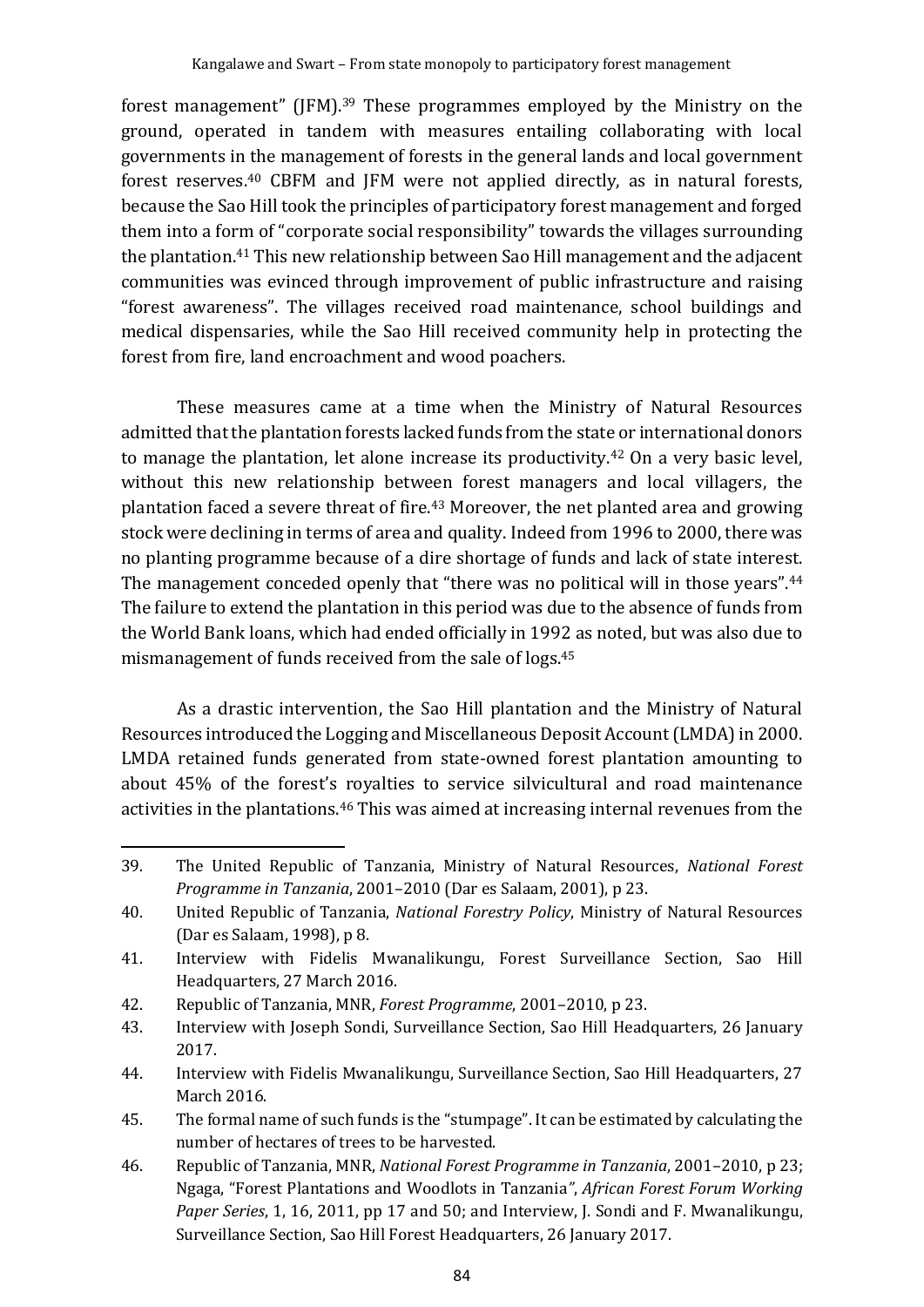forest products and services. At Sao Hill the LMDA was credited with having increased revenues tremendously. It was estimated by the Sao Hill management that the LMDA brought in between 8 and 11 billion Tanzanian shillings, <sup>47</sup> depending on the annual allowable cut (AAC) per year.<sup>48</sup> The AAC refers to the mature forests and are due for harvesting in the year, measured in cubic metres.

Until 2009, the mean allowable cut at Sao Hill plantation reached 1 035  $m<sup>3</sup>$ annually.<sup>49</sup> The LMDA came in to rescue them from financial crisis, because all revenue was deposited into the central government's treasury account. The money collected in the central treasury from logging was no longer disbursed back to the plantation for further production. Thus, it was not the state's failure to fund the plantation but rather the state's shameless rent-seeking predation on the plantation, that led to the sector's collapse. 50

### **"It takes a village": Community in the "participatory forest management model"**

The Sao Hill management helped the surrounding villages in a working (if uneven) partnership in the early 2000s. The plantation administration made a point of developing this mutualism with the surrounding communities – with the main aim of curbing the outbreak of fires. It applied the participatory forest management model by assisting villages materially and by outreach education programmes on fire control, community health, and agricultural initiatives, like bee keeping. 51

The plantation management increased the concentration of activities in the surrounding villages between 2010 and 2013. It was reported that cases of fire declined rapidly in the same years as the villagers in the adjacent areas began to rely on the assistance from the plantation bosses. The reduced incidence of fire seemed to indicate that material support to the surrounding villages was working and – from our interviews – it appears that the villagers also felt that activities of the Sao Hill Forest were to their mutual benefit.<sup>52</sup> In fact, what the plantation was doing was taking over the services previously offered to the villagers by the state. The 2010/2011 period for example, ended with assistance to four villages, namely Kitasengwa, Itimbo, Ihalimba and Nyololo. For the relevant figures, see Sao Hill Plantation Forest Archive (SHPFA) Table 1.

<sup>47.</sup> This amount was equal to 4, 400,000 US dollars.

<sup>48.</sup> Interview, J. Sondi, Surveillance Section, Sao Hill Forest Headquarters, 26 January2017.

<sup>49.</sup> Ngaga, "Forest Plantations and Woodlots in Tanzania*"*, pp 17 and 50.

<sup>50.</sup> Interview, F. Mwanalikungu, Surveillance Section, Sao Hill Headquarters, 27 March 2016.

<sup>51.</sup> Interview, F. Mwanalikungu, Surveillance Section, Sao Hill Headquarters, 27 March 2016.

<sup>52.</sup> Interview, Gaitan Kalole, chairman of Ihalimba Village, Ihalimba, 19 April 2016.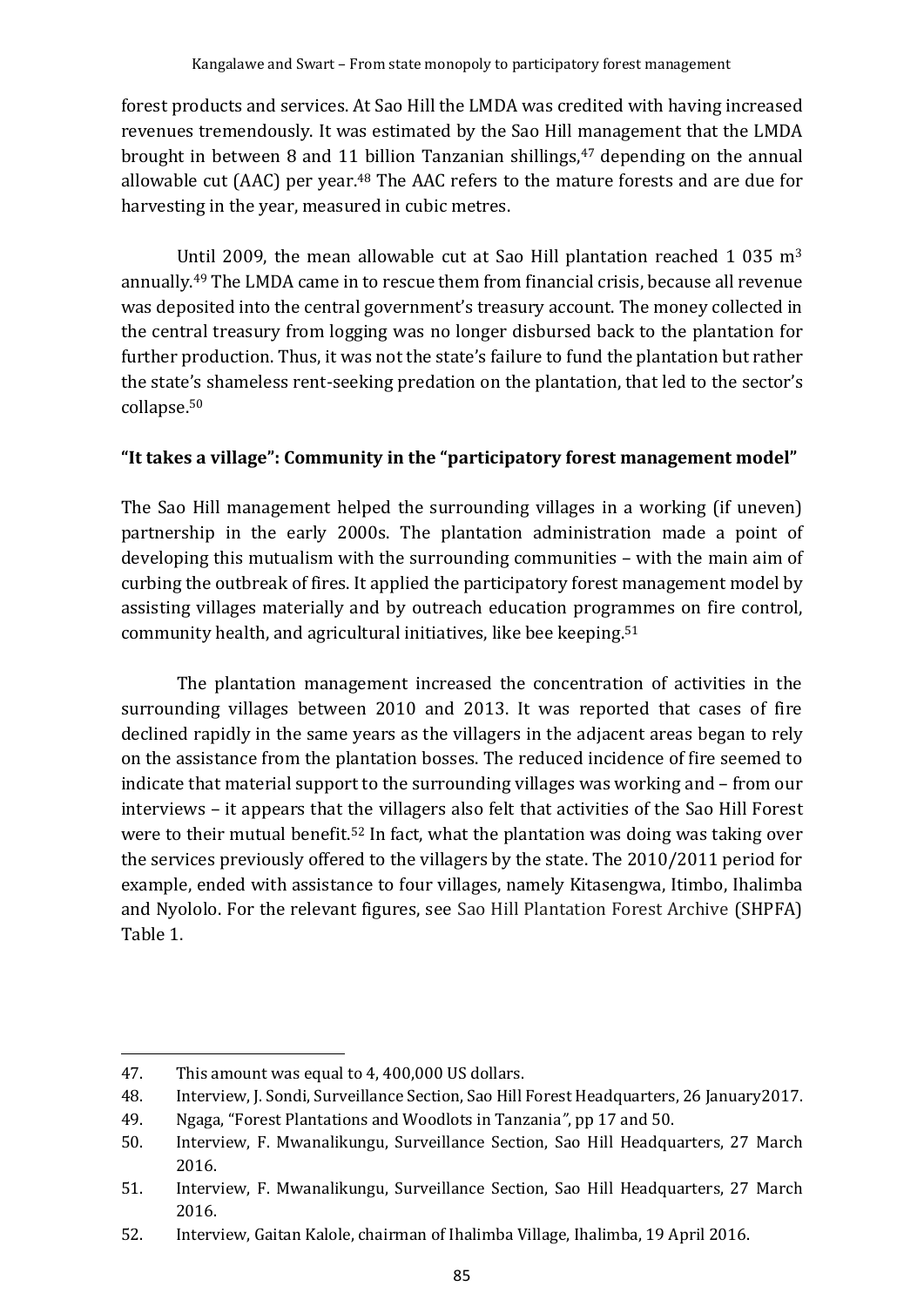| <b>Village</b> | <b>Details of assistance</b>               | Cost in US \$ | <b>Division</b> |
|----------------|--------------------------------------------|---------------|-----------------|
| Kitasengwa     | Village government office construction     | 2498.532      | 4               |
| Itimbo         | Building of a house for the village doctor | 2483.31       |                 |
| Ihalimba       | Village dispensary construction            | 2473.575      | ◠               |
| Nyololo        | Village dispensary construction            | 2488          |                 |

**Table 1:** Villages assisted by the Sao Hill Forest, 2010/2011 (SHPFA).

The village leaders readily admitted appreciating the support they received from the Sao Hill plantation management but felt that they had offered as much in return. The change in the relationship was rapid and radical: they came to believe that the Sao Hill Forest had become an equal partner to the villagers in almost all sectors.<sup>53</sup> The discourse was of "good neighbours" and shared dependence on each other. Gaitan Kalole, the chairman of the Ihalimba Village, for example, said: "…the villagers at Ihalimba depend on the Sao Hill Forest for many things, such as assistance on fire outbreaks on their woodlots." He added that the management sometimes relied on the help of villagers to put out wildfires and that this service was offered free of charge because of the good neighbourly relations they had built.

The Sao Hill management assisted four villages in 2011/2012, arguing that there was a direct connection between effective fire control and village assistance.<sup>54</sup> Their decisions were pragmatic and the discourse used was of the utilitarian "buying of a service", with rational triage evinced in more at-risk areas: for example, the villages in Division Three, which was prone to many fires, were given higher priority. See Table 2 below for the details of assistance provided in the 2011/2012 financial year.

| <b>Village</b> | Details of assistance                         | Cost in US \$ | <b>Division</b> |
|----------------|-----------------------------------------------|---------------|-----------------|
| Mkalala        | Building primary school classes               | 1749.5        |                 |
| Vikula         | Building of a house for the village doctor    | 2187.25       |                 |
| Wami           | Village dispensary construction               | 2234.5        |                 |
| Mninga         | Building of classes at Mlimani primary school | 2400          |                 |

**Table 2:** Villages assisted by the Sao Hill Forest, 2011/2012 (SHPFA).

The villagers acknowledged that they benefited a great deal from the presence of the Sao Hill forest – sometimes in unexpected ways. At Mninga village, for example, one elder said that the forest project had reduced youth urban migration, because the youth could now find temporary jobs in the proximity of their homes.<sup>55</sup> The district commissioner indicated that the services provided were a peace-making strategy. He said that the forest project distributed more than 1 000,000 seedlings free of charge in

<sup>53.</sup> Interview, Gaitan Kalole, chairman of Ihalimba Village, Ihalimba, 19 April 2016.

<sup>54.</sup> Interview, F. Mwanalikungu, Surveillance Section, Sao Hill Headquarters, 27 March 2016.

<sup>55.</sup> Interview with Mathias Lema, Tanzania Forest Services Agency (hereafter TFS) Department, MNR Headquarters, Dar es Salaam, 22 May 2016.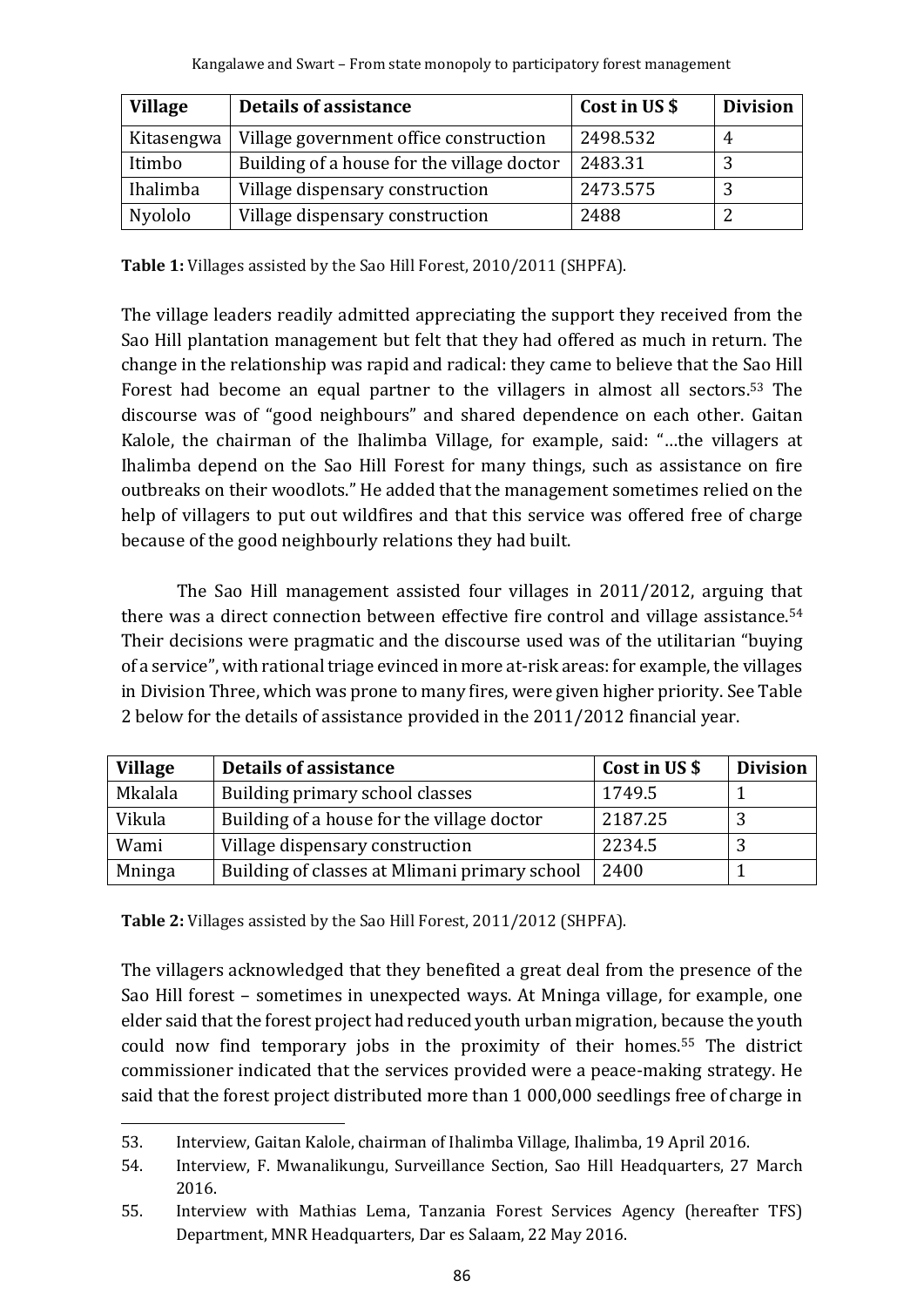the surrounding villages.<sup>56</sup> This helped the villagers to develop private village-run forests and individual woodlots. Thereby, the villagers gradually became part of the forest project: directly and indirectly. They were directly involved in putting out fires whenever they occurred because they were protecting their own woodlots. The result of these efforts was remarkable, reducing fire incidents to zero by 2015.<sup>57</sup> The Sao Hill plantation management increased assistance to the surrounding villages in the financial year 2012/2013, as shown in Table 3.

| <b>Village</b> | <b>Details of assistance</b>                     | Cost in US \$ | <b>Division</b> |
|----------------|--------------------------------------------------|---------------|-----------------|
|                |                                                  |               |                 |
| Nundwe         | Building of a house for the village doctor       |               | 3               |
| Ibatu          | 626.25<br>Village dispensary construction        |               | 2               |
| Mwitikilwa     | Village dispensary construction                  | 2310          | 3               |
| Kasanga        | Construction of 2 classes, an office and a store | 142.5         | 1               |
| Changalawe     | Building 3 primary school classes                | 1785.755      | 2               |
| Ugesa          | Building 2 primary school classes & 1 house      | 2438          | 3               |
| Kihanga        | Building 2 classes for primary school            | 1890          |                 |
| Ludilo         | Construction of 2 teachers' houses               | 524           | 3               |
| Usokami        | Building a village market                        | 275.6         | 3               |

**Table 3:** Villages assisted by the Sao Hill Forest, 2012/2013 (SHPFA).

The assistance diversified over time. For example, at Nundwe village, the village executive officer said that the Sao Hill management helped them construct new office buildings for the village secretary. Furthermore, the forest management gave them a certain number of hectares to harvest free of charge.<sup>58</sup> In 2015 his village was given a permit to harvest hectares equivalent to 200 cubic metres.<sup>59</sup> The villagers felt this was a reversal of historical oppression – a kind of practical reparation. At a group interview at Nundwe village, Galafwata Kihongole and his fellow villagers said, "though the forest department took our fertile land under the pretext of villagisation in 1977, it is clear nowadays that the development we see in our village is directly linked to the presence of the plantation forest".<sup>60</sup>

<sup>56.</sup> Interview, Jowika Kasunga, district commissioner, Mafinga Headquarters, 18 May 2016.

<sup>57.</sup> Interview, with Kasunga, district commissioner, Mafinga Headquarters, 18 May 2016.

<sup>58.</sup> Interview, Godfrey Mkongwa (aged 35 years), Village executive officer at Nundwe Village, 8 April 2016.

<sup>59.</sup> Logs are calculated in cubic metres because before harvesting the length and girth of the log is calculated.

<sup>60.</sup> Interview, Galafwata Kihongole (aged 62 years), Clemence Mhomanzi (aged 50 years), Gallen Mpangala (aged 65 years) and Augustine Mhomanzi (aged 51), at Nundwe Village, 6 April 2016.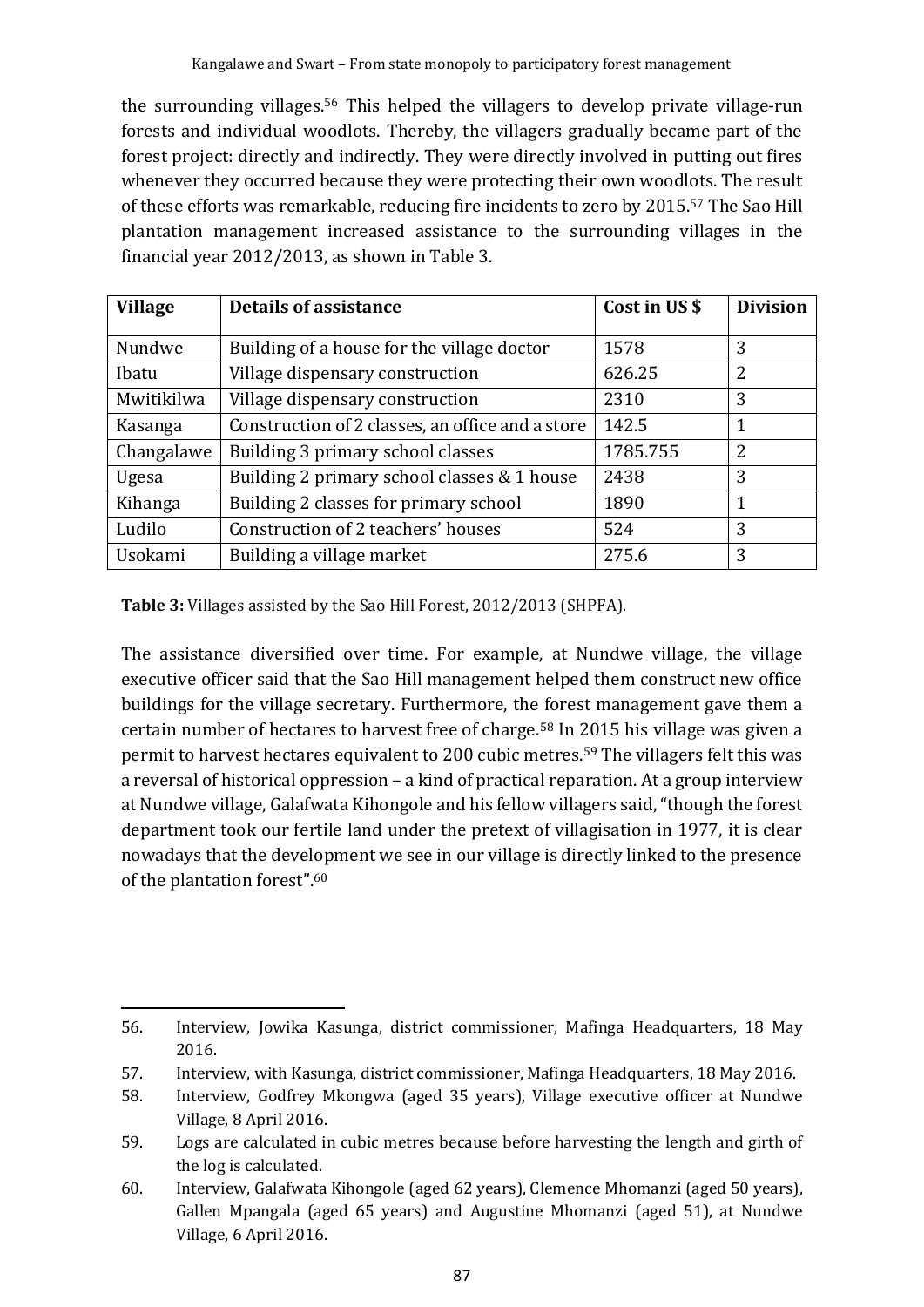To assess how those adjacent villages were benefiting (or not) from the Sao Hill programme it is useful contrast them with the villages further away from the Sao Hill plantation forests. The Forest Officer in Iringa district (a district adjacent to Mufindi, which was not benefiting from Sao Hill services) said that they envied the Sao Hill project because it assisted the adjacent villages. He gave examples of villages like Mfukulembe and Kibena from the Iringa District, which had poor public social services, little health care and dilapidated school buildings, while the villages near the forest (such as Itimbo and Ihalimba) were well funded.<sup>61</sup>

### **Burning issues: Fire control strategies in the adjacent villages**

Fire outbreaks have been one of the major threats to the sustainability of the Sao Hill plantation forest since its establishment in the late 1930s. In just one devastating blaze in 1983, for example, a fire claimed 6,498.3 hectares.<sup>62</sup> Between 2000 and 2011 a total of 8,227.8 hectares worth 846 million Tanzanian shillings were burnt.<sup>63</sup> On the other hand, between 2000 and 2011 the Sao Hill plantation managed to extinguish more than 143 fires.<sup>64</sup> In 2010 the Sao Hill plantation conducted a survey and the results indicated that conflagrations were the result of intentional fires (that simply escaped control) from honey harvesting, <sup>65</sup> farm preparation, hunting, and unintentional fires from loggers' camps, fishermen and herders, There were also incidents of deliberate arson by the alienated. <sup>66</sup> These anthropogenic causes had environmental drivers too: fires were exacerbated by high wind speeds in Mufindi, where the wind blows from east to west in the dry season between July and mid-November. However, despite the list of possible causes, in most cases fires in Mufindi were precipitated by land use practices. Fire was central to farm preparations between August and November in the adjacent villages.

To mitigate fire, firefighting methods were taught by the Sao Hill plantation. They first trained 25 of their own staff members by sending them to Johannesburg, South Africa, for a one-month short course on firefighting in 2010.<sup>67</sup> When the staff members went back after the firefighting training, their first task was to revamp firefighting crews, and ensure the provision of firefighting equipment. What was

<sup>61.</sup> Interview, Prosper Njau, Iringa district Forest Officer, at Iringa district headquarters, on 14 May 2016.

<sup>62.</sup> TNA, File: FD/33/23/8, E.M. Ntumbo and S.M. Malya "Rehabilitation of Burnt plantations at Sao Hill Forest Project" October 1984, Acc. No. 604: Sao Hill Forest Project.

<sup>63.</sup> Interview, Fidelis Mwanalikungu, Sao Hill Forest Surveillance Section, Sao Hill Headquarters, 27 March 2016.

<sup>64.</sup> Interview, F. Mwanalikungu, Surveillance Section, Sao Hill Headquarters, 27 March 2016.

<sup>65.</sup> The traditional method of honey harvesting is through fire smoking.

<sup>66.</sup> Interview, F. Mwanalikungu, Surveillance Section, Sao Hill Headquarters, 27 March 2016.

<sup>67.</sup> Interview with Fidelis Mwanalikungu, Surveillance Section, Sao Hill Headquarters, 27 March 2016.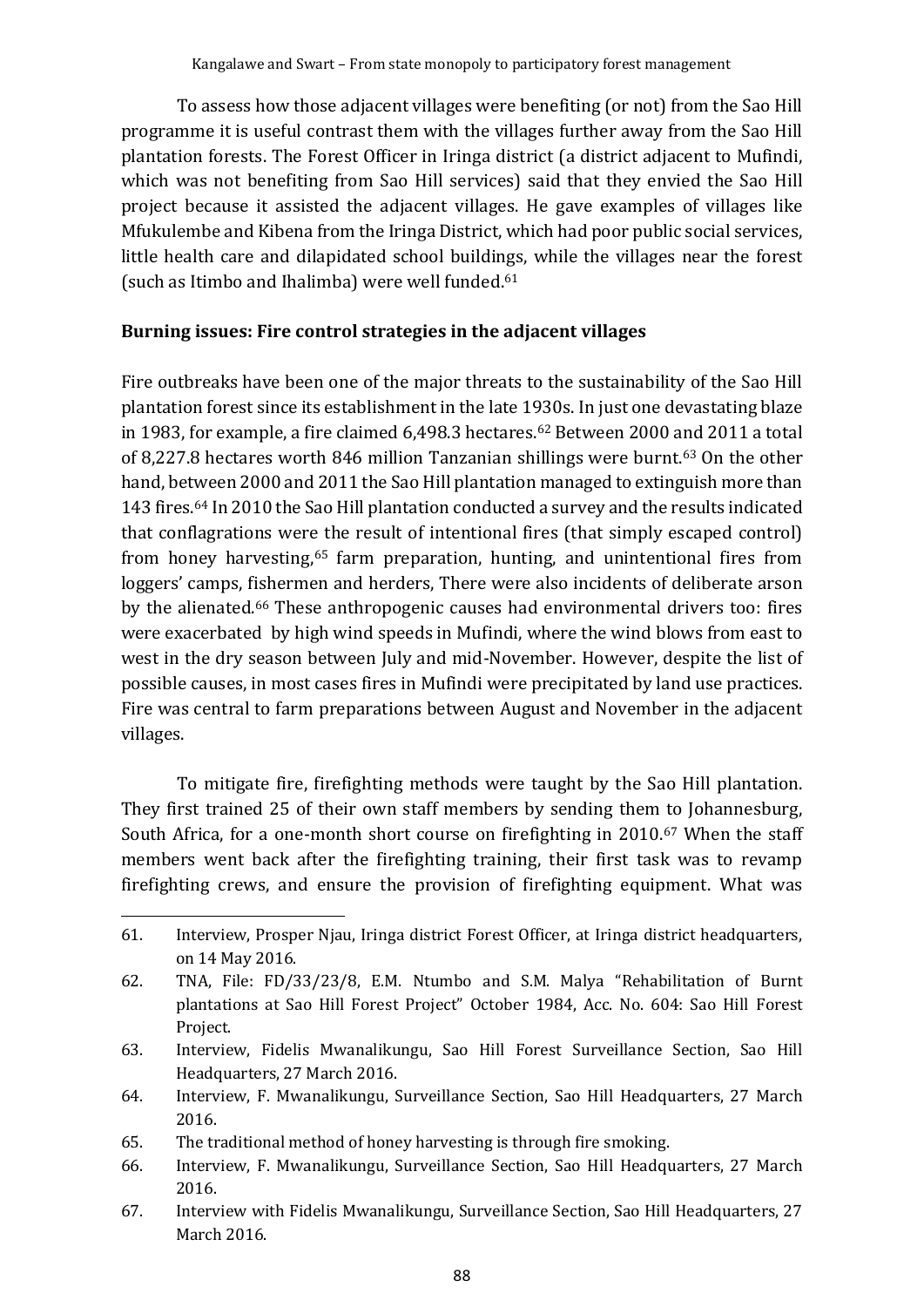significant was that aside from fire-fighting, they were tasked with maintaining good social relationships with the adjacent villages, despite some long-standing differences and covert hostility.

At the heart of the firefighting strategy was the standby crews. This group comprised male youths and was similar to any police unit. The group came into the camps from July to early December yearly. Table 4 shows the distribution of the fire crews per forest division in the Sao Hill plantation forest.

| Sn             | Area/Division | Location Name/Village       | Fire crew | Average | Total     |
|----------------|---------------|-----------------------------|-----------|---------|-----------|
|                |               |                             | groups    |         | personnel |
|                |               | Irundi                      | 2         | 21      | 42        |
| $\overline{2}$ |               | Matanana, Ihefu             |           | 23      | 46 or 47  |
| 3              | III           | Mwitikilwa, Kilosa, Ilasa,  | 6         | 15      | 90        |
|                |               | Itimbo, Ihalimba and Vikula |           |         |           |
| 4              | IV            | Luiga, Kitasengwa           | っ         | 21      | 42 or 43  |
| 5              | Villages      | Kitasengwa, Itimbo, Mtili,  |           | 10      | 50        |
|                |               | Matanana and Kihanga        |           |         |           |

**Table 4:** Fire crews' distribution in the Sao Hill plantation per division/village (SHPFA).

To ensure that fire suppression was sustainable, every range officer and sub-division manager was equipped with walkie-talkies, especially from July to December each year. Each fire tower was also provided with a bicycle. New fire towers were constructed at Kifumi, Kilosa, Ilasa and Sawala, to send reports from high-risk fire areas.<sup>68</sup> Training the villagers in fire control systems, while still assisting them materially was thought to be the best method to protect the forest – and to ensure a mutual relationship in which both parties benefited. Education initiatives roped in about 50 villagers per programme. The topics varied and so did the educators: they included foresters, agriculturalists, veterinary officers, bee keeping experts, medical doctors, teachers, religious leaders, as well as the district commissioner's representatives and councillors.<sup>69</sup>

The forest official who organised the training explained that he taught the villagers about fire control methods. He told them that before lighting fires when burning grasses for cattle grazing or farm preparation, they were to report to the nearby forest station. Depending on the human resources at its disposal, the forest station would then arrange a time for clearing farms by lighting fires. The forest stations provided a company of six to ten men armed with fire-extinguishing equipment. The forest educator also made the point that sometimes it was not

<sup>68.</sup> Interview with Fidelis. Mwanalikungu, Surveillance Section, Sao Hill Headquarters, 27 March 2016.

<sup>69.</sup> Sao Hill Plantation Forest Archive (hereafter SHPLA), File No. MU/12.13/IV *Vijiji vya Ujamaa* (Socialist Villages) Forest Publicity Official to Sao Hill Forest Manager, "Supported Villages/2014/2015 by the Sao Hill plantation Forest", 10 August 2015.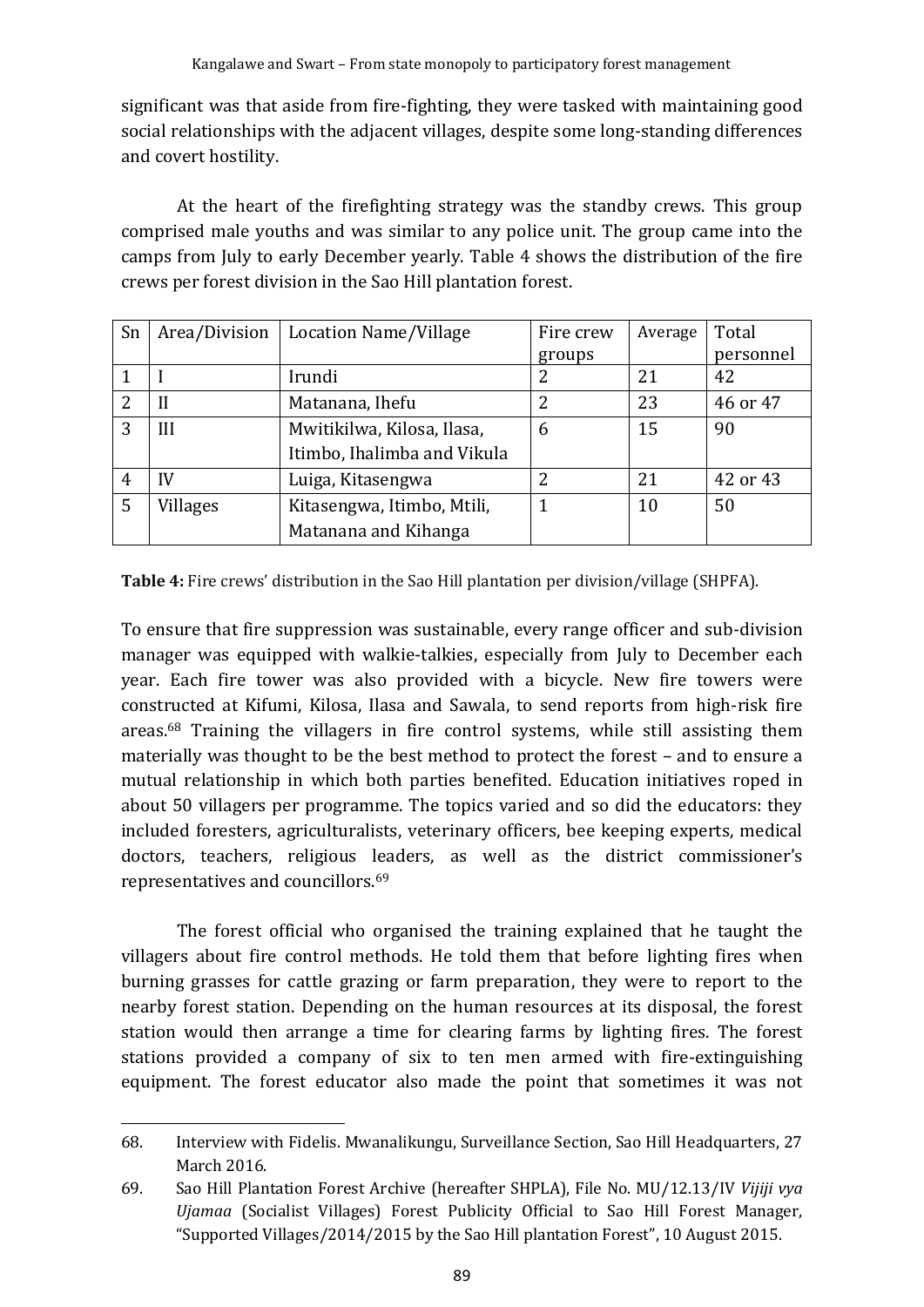necessary to report to the forest station if it was too far away. If this was the case, the villagers were to approach the village executive officers in their respective villages. These officers had at their disposal experienced men who had attended fire training and control courses to assist them. Every village had ten people trained in managing fires.<sup>70</sup> There was no charge to get assistance from these men, but sometimes the owners of farms provided a local brew as a liquid thank you. 71

Any villager who started a fire without permission from the local authorities was fined. This was the only "stick", in a programme of "carrots" – and even so, it was the village (not the state, or the plantation) that benefited. At Kihanga village, for example, the culprit was obliged to pay two bags of cement and 1 000 burnt bricks into a communal "kitty"per event.<sup>72</sup> These material things were additional to what was prescribed as "table negotiation" fines, which amounted to 25,000 Tanzanian shillings.<sup>73</sup> These fire-fighting initiatives met with great success. There was an astonishing decline in fire events, which numbered 143 in 2000, then 4 outbreaks in 2011 and finally zero in 2012.<sup>74</sup> The Sao Hill forest management encouraged further education on making beehives and sometimes the management made and distributed them to the villagers free of charge. For example, in 2014/2015 Malangali Secondary School, one of the oldest secondary schools in Tanzania, was given 5 free beehives.<sup>75</sup> Knowledge about beehives was important to stop the people from nearby villages from trespassing into the forest to take honey. To prevent this, free beehives were to become a central theme of providing those in adjacent villages with honey without depending on the Sao Hill forest. 76

To make villagers more self-reliant in this new economic context, the Sao Hill management taught the local people ways to develop their own tree nursery for raising funds. Some villagers formed small organisations to develop tree nurseries in an advanced way similar to that of the Sao Hill plantations. The Sao Hill plantation management then acted as a patron to these growers' groups. Some of the groups were *Hewa Safi* (Clean Air) based at Mafinga town, the Imehe Women's Group based at

<sup>70.</sup> Interview with Fidelis Mwanalikungu, Sao Hill Forest Surveillance Section, Sao Hill Headquarters, 27 March 2016.

<sup>71.</sup> Interview with Raphael Lutumo (aged 70) at Ihalimba village 24 April 2016.

<sup>72.</sup> Interview with Fidelis Mwanalikungu, Sao Hill Forest Surveillance Section, Sao Hill Headquarters, 27 March 2016.

<sup>73.</sup> Interview with Madeusi Chelesi (72 years old), Mninga village, 14 April 2016.

<sup>74.</sup> Interview with Fidelis Mwanalikungu, Sao Hill Forest Surveillance Section, Sao Hill Headquarters, 27 March 2016.

<sup>75.</sup> SHPFA, File No. MU/12.13/IV *Vijiji vya Ujamaa* (Socialist Villages), Forest Publicity Official to Sao Hill Forest Manager, "Supported Villages/2014/2015 by the Sao Hill plantation Forest", 10 August 2015. In the years between 2007 and 2010 free beehive distribution benefited Mtula, Mtili, Kitilu, Matanana, Kitasengwa and Itimbo villages. See interview with Fidelis Mwanalikungu, Sao Hill Forest Surveillance Section, Sao Hill Headquarters, 27 March 2016.

<sup>76.</sup> Interview with J. Kasunga, District Commissioner, Mafinga Headquarters, 18 May 2016.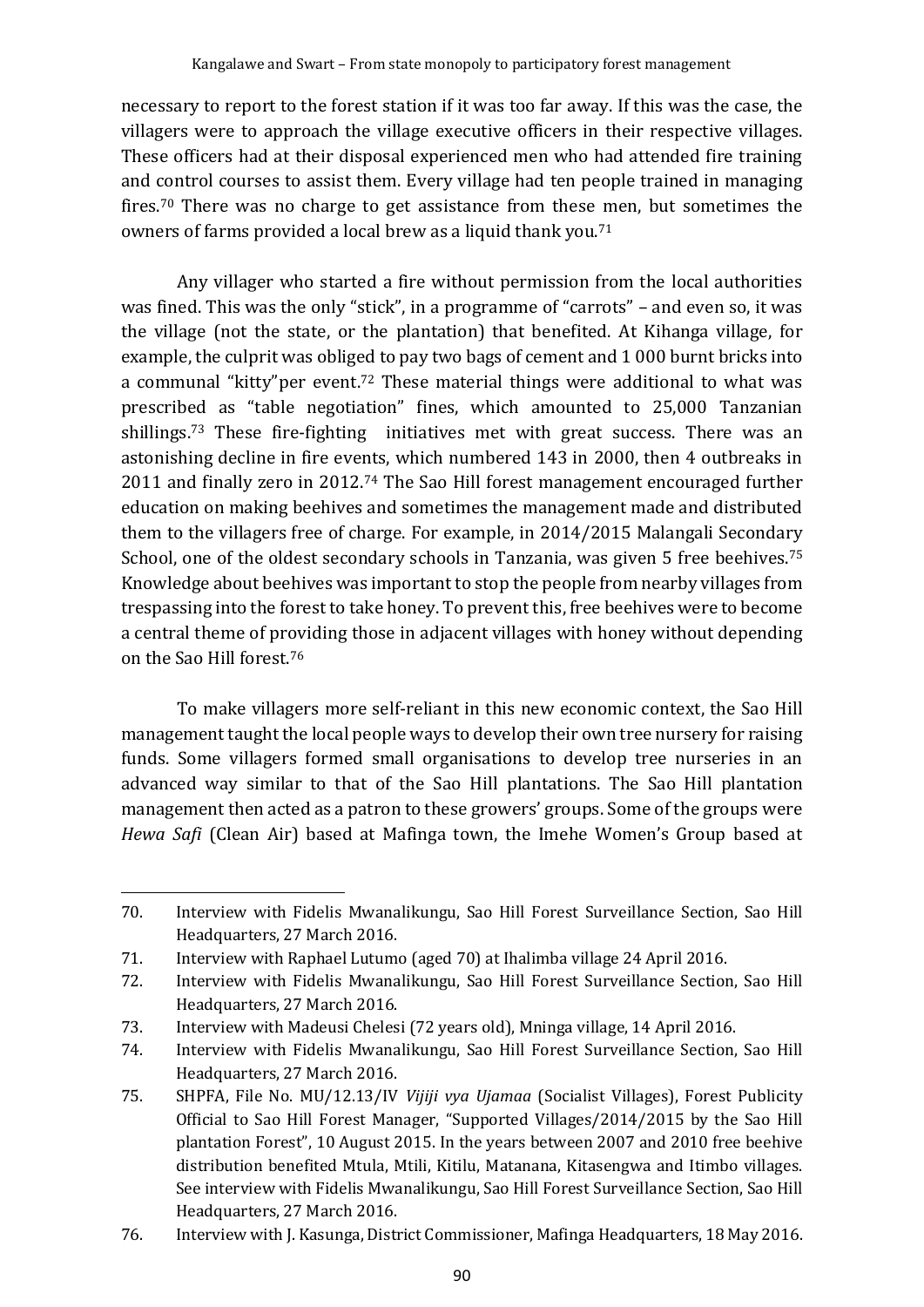Nyololo village, and the *Ogopa Moto* (Beware of Fire) group based at Kihanga village. 77 To promote these groups and individuals financially, the forest management sometimes bought their tree seedlings and either planted them in its extension areas or distributed them to the villagers free of charge. However, these groups and individuals also sold to private customers from individual forest growers.<sup>78</sup>

#### **Seeing the wood for the (free) trees?**

As privatised tree selling became more lucrative, food security suffered. Mwanalikungu, one of the patrons of these groups, said that developing tree seedlings was one of the more profitable businesses conducted by the villages adjacent to the forest. However, a negative spin-off was that it reduced the area of land that was used for food crops in Mufindi and increased land grabbing, as everyone in Mufindi wanted to have his or her own woodlot.<sup>79</sup> The district commissioner, who by virtue of his title, was the chairman of the Mufindi District Peace and Security Committee, was quoted saying "people in Mufindi district have planted trees everywhere even on their farms where they used to plant food crops".<sup>80</sup> Capitalism proved more enticing than subsistence farming and the local district commissioner fretted that famine might follow this trend. He felt he had to impose a by-law to force every household to divide its land into sections for food crops, forestry and grazing land. He said that without such stern measures the district was likely to be plunged into a food crisis.<sup>81</sup> An agroforestry professor from Sokoine University of Agriculture concurred. Luther Lulandala was quoted as saying "agroforestry is the panacea for all problems related to fire woods and hunger, as everyone will produce the two items at his/her farm".<sup>82</sup> The comments by the district commissioner and the agroforestry professor imply that – counter-intuitively – education on tree planting could, in some contexts, have negative outcomes that compromised food security.

When the villagers were asked about their excessive planting of exotic trees – especially pines – in their food crop farms, they responded that their land was exhausted and the staple food crops they produced, maize and beans, had a lower market value than timber.<sup>83</sup> The other reason shared by many villagers was that the Sao Hill plantation forest offered a safe reservoir for wild animals – especially monkeys,

<sup>77.</sup> Interview with Fidelis Mwanalikungu, Sao Hill Forest Surveillance Section, Sao Hill Headquarters, 27 March 2016.

<sup>78.</sup> The price of one tree seedling was between 100 to 200 Tanzanian shillings. Interview with Jowika Kasunga, District Commissioner, Mafinga Headquarters, 18 May 2016.

<sup>79.</sup> Olwig, M.F., Noe, C., Kangalawe, R. and Luoga, E., Inverting the Moral Economy: The Case of Land Acquisitions for Forest Plantations in Tanzania, *Third World Quarterly*, 36, 12, 2015, pp 23.

<sup>80.</sup> Interview, J. Kasunga, district commissioner, Mafinga Headquarter, 18 May 2016.

<sup>81.</sup> Interview, J. Kasunga, district commissioner, Mafinga Headquarter, 18 May 2016.

<sup>82.</sup> Interview with Prof. Luther Lulandala, Sokoine University of Agriculture, Morogoro Region, 7 January 2016.

<sup>83.</sup> Interview, Godfrey Mkongwa (aged 35 years), village executive officer at Nundwe Village, 8 April 2016.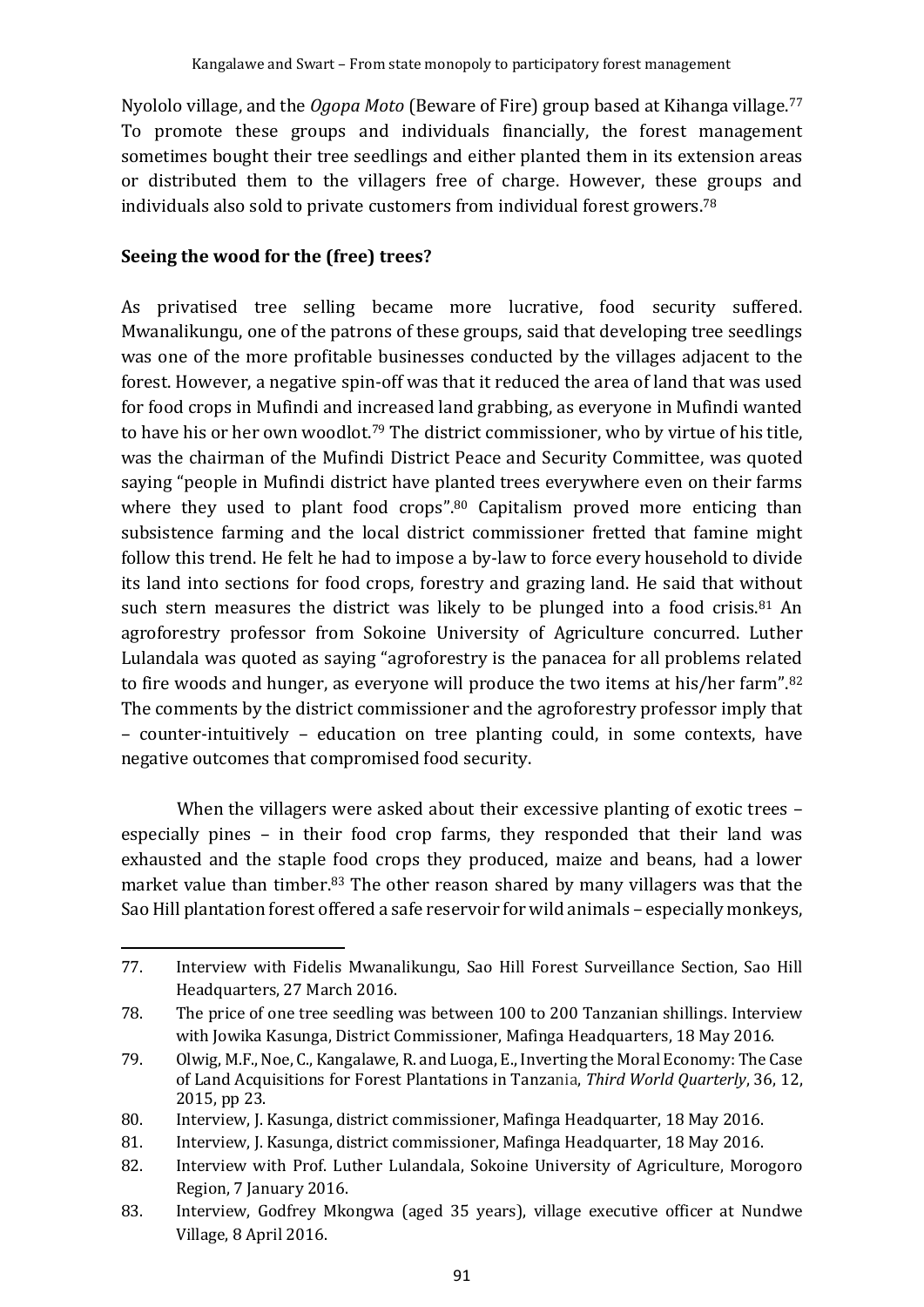baboons, and wild pigs – who were now eating their crops.<sup>84</sup> The villagers were not allowed to hunt these wild animals in efforts to protect their crops, because the rules of the forest reserves prohibited hunting. The villagers argued that they were thus forced to convert their food farms into woodlots contiguous with the Sao Hill plantation out of fear of such animals destroying their crops. One elder was lamented that they were not even allowed to enter the forest to hunt down these animals unless they acquired permits from the Sao Hill forest management. He complained: "… if you have a food crop farm in the area bordering the Sao Hill forest, you will have to sleep there as in the day you will have to ward off monkeys and baboons and in the night, you will have to ward off wild pigs".<sup>85</sup> Thus, for some, the switch away from subsistence farming was not the lure of capitalism, but was rather a rational and strategic choice in the context of an environment altered by their own farming and their neighbour's plantation.

Moreover, the plantation management began to allow the adjacent villagers to practise "taungya agriculture".<sup>86</sup> This is the system whereby villagers and forest staff were given the right to cultivate food crops in the clear-felled plantation forests land during the early stages of establishing the plantation forest. Cultivation was allowed to continue until, because of canopy closure, the trees shaded the crops. The *taungya* system is a historical legacy from Burma/Myanmar in which peasants were allowed to cultivate in the logged forests. The British introduced the system in 1950 to deal with shortage of land and labour in some regions like Tanga and Coast.<sup>87</sup> It was deeply resented by the peasants from the Coast because they were evicted when the trees reached three years of age (the stage when a canopy is formed by the trees).<sup>88</sup>

The aim of the *taungya* system was to assist the landless people to cultivate food crops, while at the same time weed and protect the young trees.<sup>89</sup> Between 2000 and 2015 *taungya* in the Sao Hill plantation forest was practised on almost all ranges where trees had been felled.<sup>90</sup> The plantation forest staff and the villagers around the plantation were allocated plots in the areas where trees had been felled. They were

<sup>84.</sup> Interview with Kambaulaya Mtavangu, Mtili Village, 20 May 2016.

<sup>85.</sup> Interview with Kambaulaya Mtavangu, Mtili Village, 20 May2016.

<sup>86.</sup> O. Ndomba, et al., "Perils of Taungya to the Productivity of Forest Plantations and Need for Modification: Case Study of Meru Forest plantations in Tanzania," *International Journal of Agriculture and Forestry*, 5, 5, 2015, pp 267–275; E. [Dean](javascript:;), "Birds of One Tree: Participatory Forestry and Land Claims in Tanzania**",** *Human Organization,* 70, 3, 2011, pp 300–309.

<sup>87.</sup> Sunseri, *Wielding the Ax: State Forestry and Social Conflict in Tanzania,* 94–95*.*

<sup>88.</sup> Sunseri, *Wielding the Ax: State Forestry and Social Conflict in Tanzania,* 94–95*.*

<sup>89.</sup> Sunseri, *Wielding the Ax: State Forestry and Social Conflict in Tanzania,* 94–95*;* V. Agyeman *Revising the Taungya plantation System: New Revenue-Sharing Proposals from Ghana* (Republic of Ghana, 2011), pp 1–8; J. Evans and J. Turnbull, *Plantation Forestry in the Tropics* (Oxford University Press, Oxford, 2004), pp 320–321.

<sup>90.</sup> SHPFA, File No. MU/12.13/IV *Vijiji vya Ujamaa* (Socialist Villages), Forest Publicity Official to Sao Hill Forest Manager, "Supported Villages/2014/2015 by the Sao Hill plantation Forest", 10 August 2015.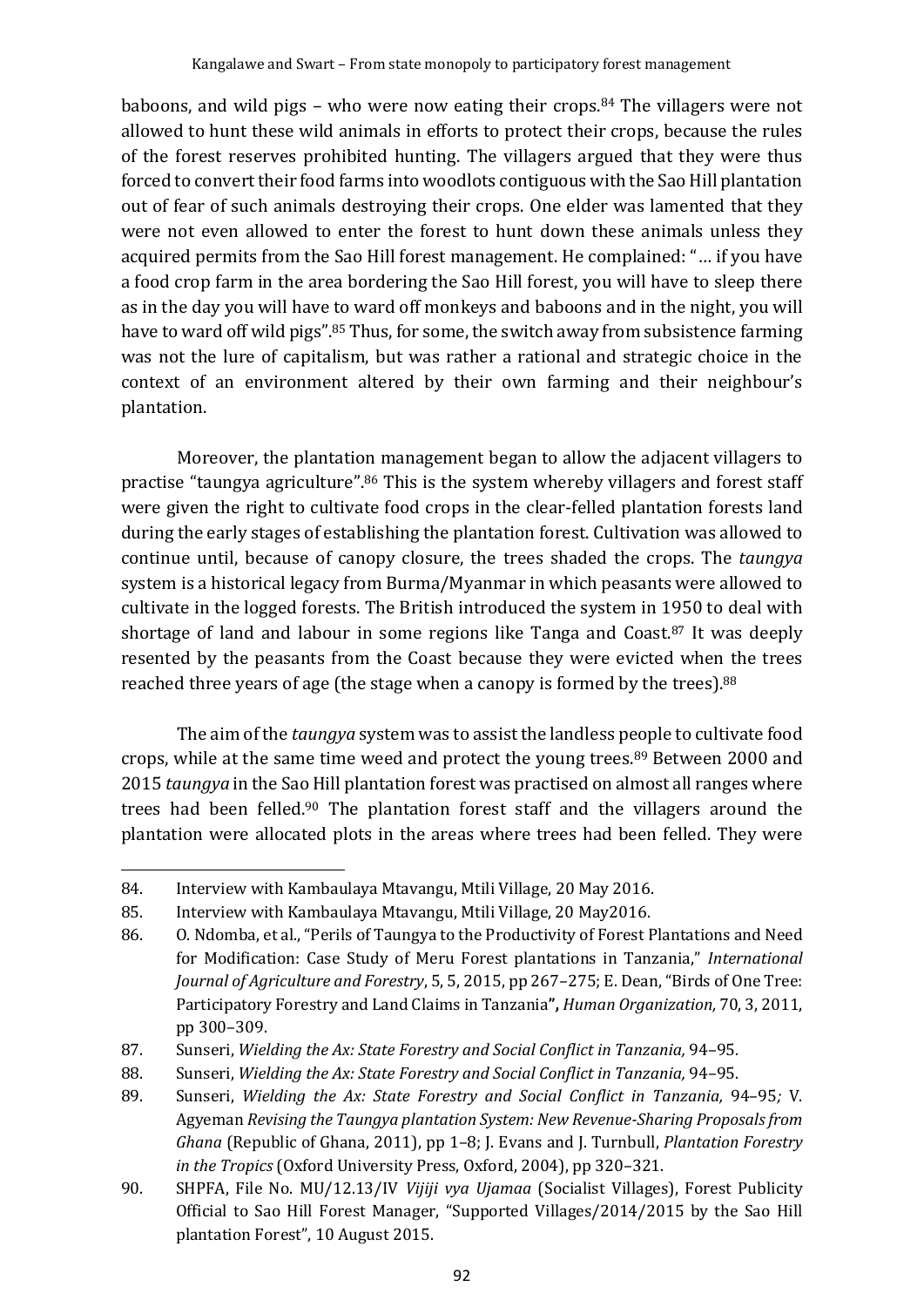permitted to cultivate annual crops, in this case maize and beans, and at the same time they took care of the young replanted trees. The villagers appreciated this plan whenever they were given the plots.<sup>91</sup>

However, local nepotism shaped this initiative. At Sao Hill plantation the forest officials and their families took the lion's share of the land allocated for *taungya* whenever the opportunity arose. The management then allotted a certain number of acres of farms with felled trees to the adjacent village leadership, who parcelled it out to individual villagers.<sup>92</sup> There were thus obvious inequalities in the distribution of the plots to the villagers, which led to disaffection and alienation. <sup>93</sup> Yet *taungya* in Mufindi nevertheless offered the villagers some aid and stopped fires and encroachment.<sup>94</sup> Thus the Sao Hill forest management maintained an imperfect, uneven but enduring mutualism with the residents of adjacent villages for the sake of socio-environmental sustainability.

# **"Everyone is becoming a forester in Mufindi": The woodlot developers in the adjacent villages**

We have shown how villagers shifted away from subsistence farming to embrace their own mini-plantations. Soon the district commissioner of Mufindi district reported that the income of the people, specifically those in the villages adjacent to the Sao Hill forest, was being directly or indirectly connected to forest products or non-timber forest products. The district commissioner explained to the authors: "…everyone in Mufindi district is a forester *knowing or unknowingly*"(our emphasis). <sup>95</sup> He was referring to the extent that the principles of forestry were employed by the people in Mufindi. As some of the residents in villages adjacent to the Sao Hill plantation were developing their own woodlots, <sup>96</sup> others were working as agents for urbanites who suddenly wanted to buy land for developing new woodlots in their villages. Equally important, some villages were selling their woodlots with trees that were five or more years old, to the urbanites when they were pressed by immediate financial problems. Jacovelli referred to this situation of hunting land for planting trees as the undefined "new wave of investors in the forestry sector".<sup>97</sup> Furthermore, the lumbering industry employed people from all sectors in Mufindi. There were big timber traders who owned saw mills based at Mafinga town.<sup>98</sup> These big timber traders employed drivers who drove trucks

<sup>91.</sup> Interview with Raphael Lutumo (aged 70) at Ihalimba Village 24 April 2016.

<sup>92.</sup> Interview with Joseph Sondi, Sao Hill Forest Surveillance Section, Sao Hill Headquarters, 26 January 2017.

<sup>93.</sup> Interview with Fidelis Mwanalikungu, Sao Hill Forest Surveillance Section, Sao Hill Headquarters, 27 March 2016.

<sup>94.</sup> Interview with Fidelis Mwanalikungu, Sao Hill Forest Surveillance Section, Sao Hill Headquarters, 27 March 2016.

<sup>95.</sup> Interview, Jowika Kasunga, District Commissioner, Mafinga Headquarter, 18 May 2016.

<sup>96.</sup> Interview, Jowika Kasunga, District Commissioner, Mafinga Headquarter, 18 May 2016.

<sup>97.</sup> Jacovelli, "The Future of Plantations in Africa", 149.

<sup>98.</sup> Interview, George Mwagala, Timber trading centre at Mafinga, 18 May 2016.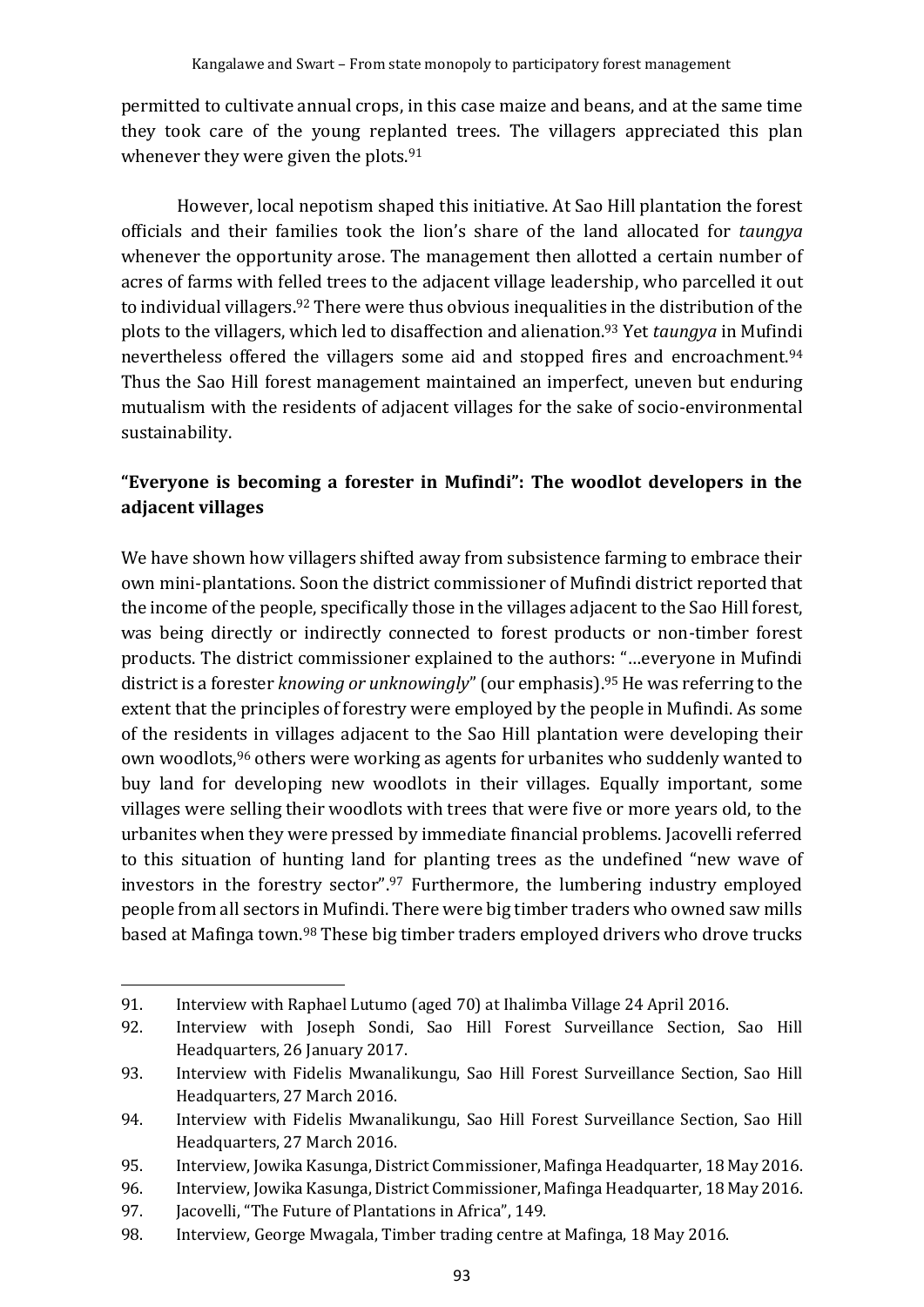for hauling logs from the harvesting sites to the saw mills or camp sites. The drivers were assisted by an army of loaders and in the harvesting sites there was another army of experienced loggers. There were also women food vendors on the harvesting sites and at the saw mills.<sup>99</sup>

However, we focus on one group of beneficiaries of the Sao Hill plantation, because their case helps to explain our bigger argument about how and why villagers embraced private forestry from 2000 onwards. These are the woodlot developers in the villages adjacent to the Sao Hill forest. They were divided into two groups: those with little capital and technology, and those with the finance and the necessary equipment. For the most part, the first group comprised villagers who learnt about afforestation by observing what they saw in the Sao Hill plantation forest. The latter group mainly comprised successful timber traders who wanted to have their own plantation forests. They were predominately businesspeople although some were politicians and others were civil servants who invested their pension funds in the green gold of forests.<sup>100</sup> The woodlot developers formed by villagers who were connected to the Sao Hill plantation forests planted their trees on their customary land so they did not encroach on Sao Hill land for extension. Many of them had modest but productive woodlots of between 5 to 20 acres in size.<sup>101</sup> An integral but little explored facet of the transition to woodlots, was the social status and new power they lent their owners: they produced social capital as well as actual capital. Thus, villagers and indeed, some forestry staff members in Mufindi district, were more than willing to reveal the size of their woodlots – they were proud because owning a woodlot implied social status. One village executive officer declared that "I was not born in this village but I have already lobbied the village elders to find me a piece of land, hence, last year I planted five acres of pine [*Pines Patula*] trees". <sup>102</sup> Based on their perceptions, these villagers felt that it was a source of social shame for someone in the adjacent villages of the Sao Hill plantation to own nothing – even a humble two acres of trees was necessary to feel part of the new village social order. 103

The villagers in the adjacent villages prepared their own seedlings. Some of them were subsidised with seedlings they received from Sao Hill forest. In terms of best practice for seedling preparation, theirs were of low quality in commercial terms.<sup>104</sup> The spacing of trees in their woodlots was often *ad hoc* and disordered. These farmers depended on the education service provided by the Sao Hill plantation forest

<sup>99.</sup> Interview, Jowika Kasunga, District Commissioner, Mafinga Headquarter, 18 May 2016.

<sup>100.</sup> Jacovelli, "The Future of Plantations in Africa", p 149.

<sup>101.</sup> Interview with Raphael Lutumo (70 years) at Ihalimba Village 24 April 2016.

<sup>102.</sup> Interview with Godfrey Mkongwa (35 years), Village Executive Officer at Nundwe Village, 8 April 2016.

<sup>103.</sup> Interview with Godfrey Mkongwa (35 years), Village Executive Officer at Nundwe Village, 8 April 2016.

<sup>104.</sup> United Republic of Tanzania, Ministry of Natural Resources, *Desk Study for Developing Mechanisms and Policies that Strengthen the Private Plantation Forestry and Related Value* Chains (Dar es Salaam, 2014), 18.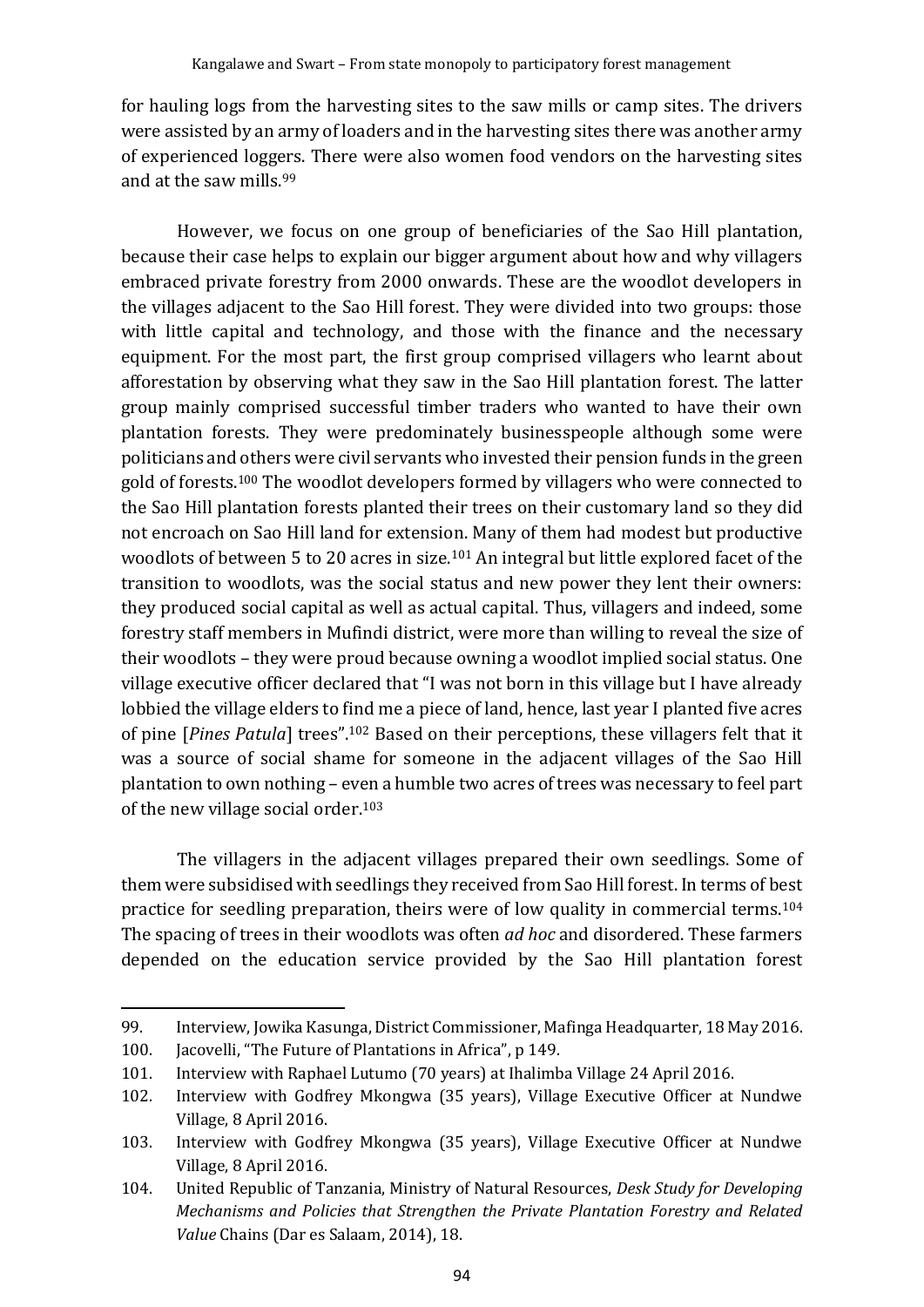management under the programme of fire protection strategies. This was because state extension services were rare, not only for woodlots but also for food crops.<sup>105</sup> The trees grown by these small-scale woodlot developers were harvested earlier than the minimum tenure, which is between 20 and 25 years. The villagers harvested the trees haphazardly and often desperately. One timber trading woman at Mafinga town explained: "… the villagers are forced to rape these young trees because they are pressed with financial problems like school fees for their children". She used the emotive term 'rape' to imply the young trees were prematurely – indeed, violently, wrongly, unnaturally - harvested by the villagers.<sup>106</sup>

A Ministry of Natural Resources spokesperson, Mathias Lema, insisted that the woodlot developers from the adjacent villages simply benefited from knowledge disseminated by the Sao Hill plantation by 'coincidence'. It was the unintentional negative 'blowback' of educating them. Their aim was never to make them fully-fledged foresters but at least to equip them with the low-level skills necessary to grow their own timber instead of pillaging Sao Hill. Lema said that before 2000 there was a tendency among the villagers to depend on the Sao Hill plantation for everything.<sup>107</sup> Moreover, in understanding their liminal position in the newly-capitalist Tanzania, this category of woodlot developers was not recognised by financial institutions. The villagers could not access bank loans because their land was held under customary land ownership, which was either not legally recognised or the villagers had no knowledge of such registration.<sup>108</sup>

The second group of woodlot developers comprised the few people and companies who had capital and technology. The Green Resource Company was one of the private afforestation organisations in Tanzania, Uganda and Mozambique, which invested in Mufindi. The paper mill at Mufindi closed in 1997 and three years later a Norwegian company called Green Resources applied for land near Sao Hill and in 2003 it purchased and reopened Sao Hill Sawmill. <sup>109</sup> This company became East Africa's largest sawmill, and also produced electrical poles. This was one the companies that received a certificate for carbon harvesting in Mufindi. It was the largest independent

<sup>105.</sup> Interview with Raphael Lutumo (70 years) at Ihalimba Village 24 April 2016.

<sup>106.</sup> Interview with Maula Chaula (51 years), Mafinga Timber Trading Centre, 18 May 2016.

<sup>107.</sup> Interview with Mathias Lema, TFS (Tanzania Forest Services Agency) Department, Ministry of Natural Resources Headquarters, Dar es Salaam, 22 May 2016.

<sup>108.</sup> United Republic of Tanzania, Ministry of Natural Resources, *Desk Study for Developing Mechanisms and Policies that Strengthen the Private Plantation Forestry and Related Value* Chains (Dar es Salaam, 2014), p 18; Interview with Godfrey Mkongwa (35 years), village executive officer at Nundwe Village, 8 April 2016.

<sup>109.</sup> M. Purdon, "Land Acquisitions in Tanzania. Strong Sustainability, Weak Sustainability and the Importance of Comparative Methods", Paper presented at World Bank Conference on Land and Poverty, Washington 23 to 26 April 2012; Green Resource Company Limited, "Reforestation in Grassland areas of Uchindile, Kilombero, Tanzania and Mapanda, Mufindi Tanzania" (Unpublished report, 2009), pp 2–3; B. Karumbidza and W. Menne, *Potential Impacts of Tree Plantation Projects under the CDM: An African Case Study* (Centre for Science and Environment, New Delhi, 2009).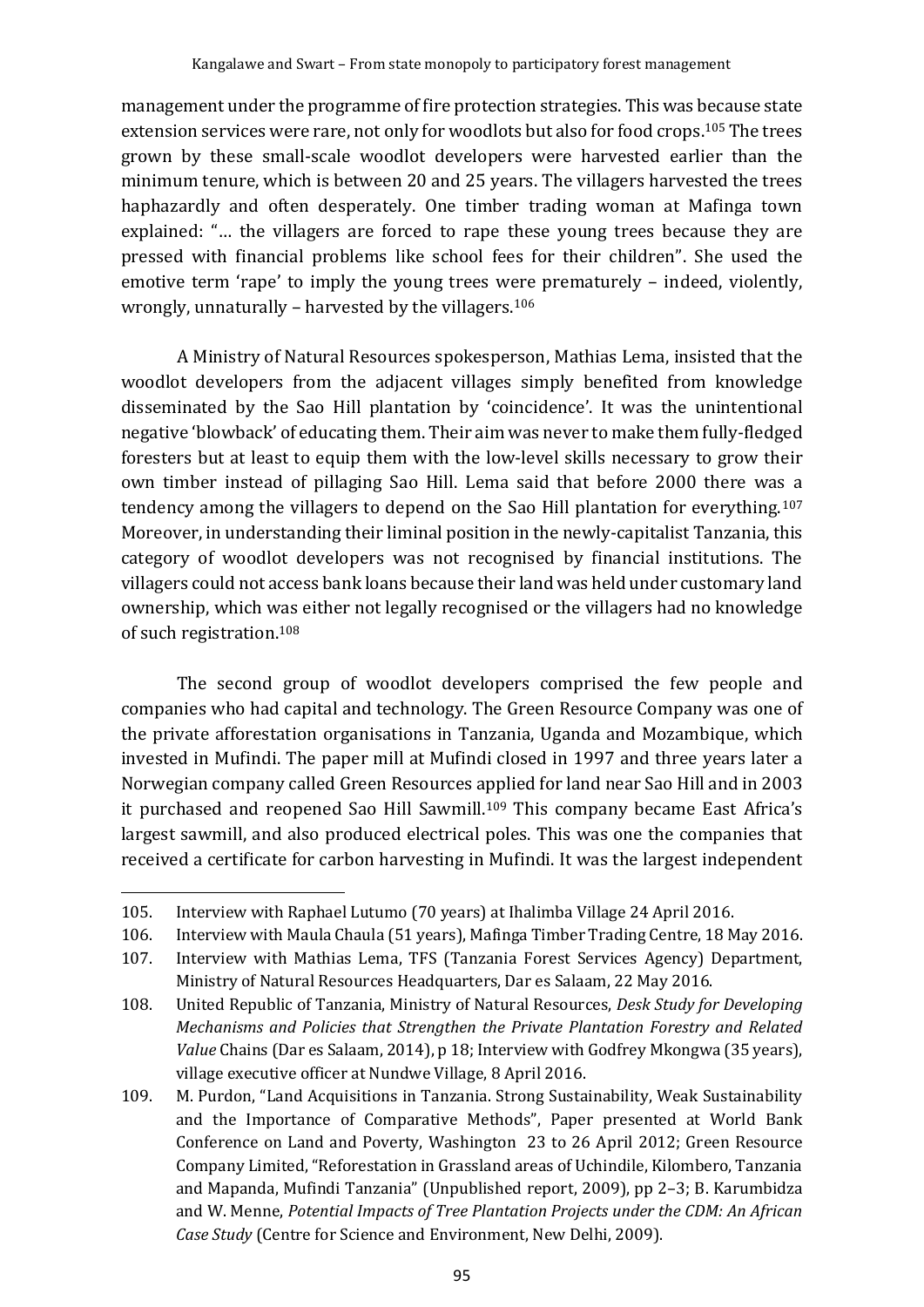investor in the area adjacent to the Sao Hill plantation, with a 99-year lease on 18 379 hectares.<sup>110</sup> The Green Resource company was not a competitor to the Sao Hill plantation because it represented the key customers of the Sao Hill loggers. When the Sao Hill Saw Mill was privatised in 1996, some of the Norwegian expatriates bought the mill. Instead of sticking to just buying wood, they started planting trees. They provided employment to the Mapanda villagers. However, the company, was criticised by environmental experts who claimed that it was converting the grassland to eucalyptus forests and thereby destroying the ecosystem. Worse still, the land transfers in the villages were claimed to be exploitative because the company bought the land from the villagers who did not understand the value of land (at the time of buying in 2003).<sup>111</sup> Some villages suffered severely from the rush for land by private companies and individual woodlot developers. At the beginning of the land rush some villagers thought that they had excess land and sold it cheaply, thinking it was idle land. The Green Resource Company and the Highland Forest Company at Mapanda village, for example, set a precedent for countless unregistered woodlot developers – there was a rumour circulating in the villages (and even in towns like Mafinga and Iringa) that the two companies would build a saw mill (at either Mapanda or Chogo village). The villagers were unaware of the true value of their land in the early 2000s and were thus exploited ruthlessly by the private companies and by individual woodlot developers.<sup>112</sup>

The other company is the Highland Forest plantation, a sub-company of Kundan Sing Construction based in Dar es Salaam.<sup>113</sup> The company encroached on the Sao Hill plantation extension land reserves and had already planted 2 500 hectares of eucalyptus trees. It allegedly acquired land through the corrupt leaders of Mapanda village in 2009. It quickly built houses for its workers, and, because of the remoteness of the area, built its own airdrome on one of its hills. However, the Third Division Forest manager stopped the development of this airfield and the plantation development because it transpired that all the land planted was within the Sao Hill extension areas. This company was one of the reasons behind the formation of the ministerial commission of inquiry on the encroachment status of the villages surrounding Sao Hill plantation forest in March 2012. Making the residents of adjacent villages participate in planting trees in their customary owned lands so that they could be part of protecting the Sao Hill plantation during fire occurrence, led to some villagers (who were not aware the exact boundaries between their lands and those owned by Sao Hill forest) sold a disproportionate amount of land to private investors. As a consequence,

<sup>110.</sup> Olwig et al., "Inverting the Moral Economy".

<sup>111.</sup> Karumbidza and Menne, *Potential Impacts of Tree Plantation Projects under the CDM*.

<sup>112.</sup> This fills the gap left by Olwig et al., who did not connect the problems of land encroachment at Mapanda and Chogo villages with the history of Sao Hill plantation. See M.F. Olwig, C. Noe, R. Kangalawe and E. Luoga, "Inverting the Moral Economy: The Case of Land Acquisition for Forest Plantations in Tanzania", *Third World Quarterly*, 36, 12, 2015, p 23.

<sup>113.</sup> Republic of Tanzania of Tanzania*, Preliminary Ministerial Report on the Out growers, and Sao Hill Forest Reserves, Mufindi District* (Government Printer, Dar es Salaam, 2012), p 13.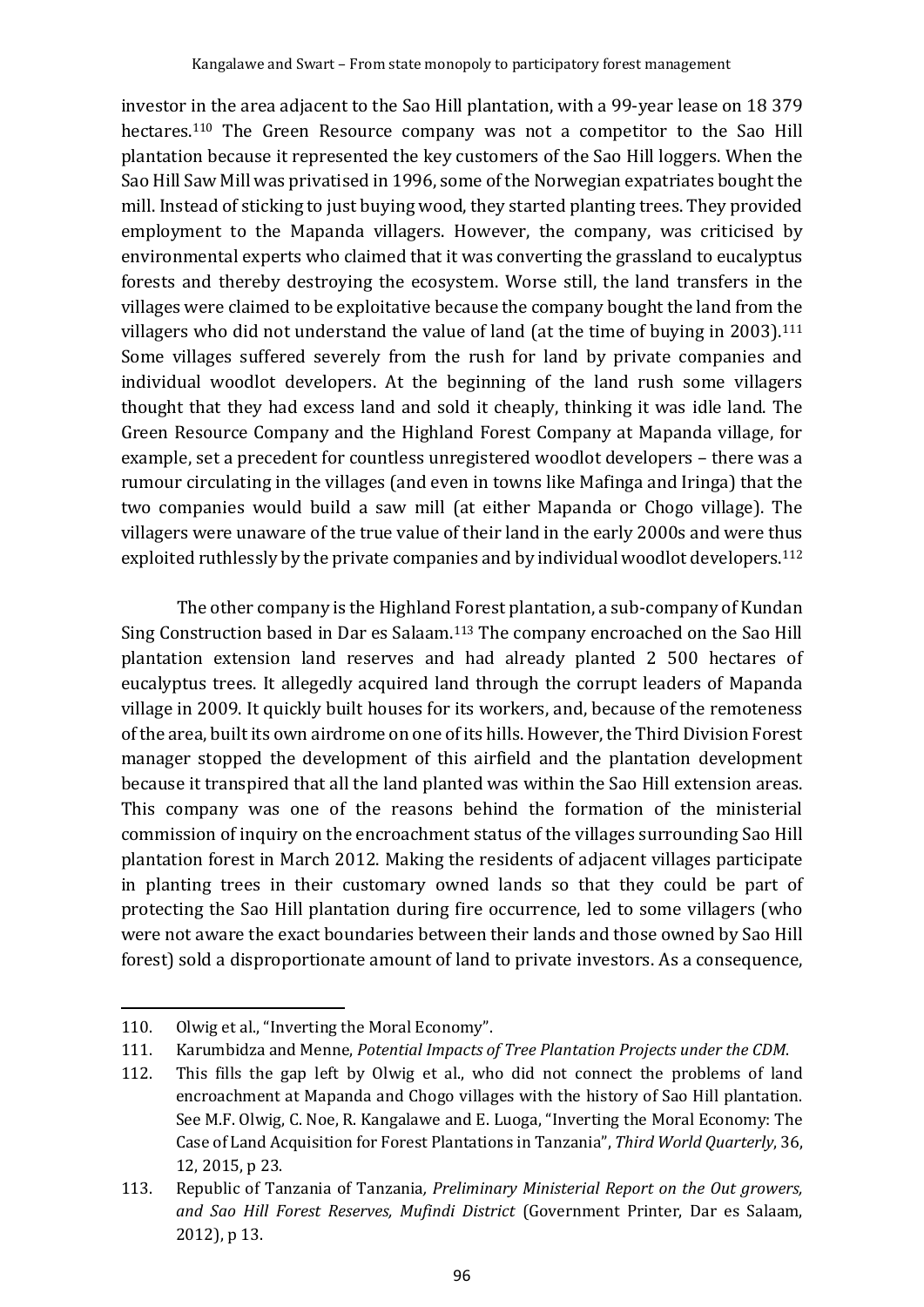the very villagers who were to be part of the protection of Sao Hill plantation inadvertently sold its expansion lands too. This meant that while many villages in the vicinity of Sao Hill plantation benefited from the services provided by the plantation, in other villages the exercise brought a suite of new problems with regard to land grabbing.

## **Conclusion**

Participatory forest management has seen several successes in ecological and biodiversity recovery, fire prevention and effectual regimes of management on shoestring budgets.<sup>114</sup> Yet programmes have also experienced corrupt or poor governance at village level and negative effects on forest environments.<sup>115</sup> We have explored the survival strategies deployed by the Sao Hill management in the absence of World Bank funding between 2001 and 2015. Their tactics depended on the LMDA mechanism, pioneered by the Ministry of Natural Resources, to rescue the dwindling financial backing of plantations in the country. LMDA retained 45 percent of plantation forests revenues for steering production and reduced the Ministry of Finance's slow pace on disbursing the funds for developing the plantations. Internally, the Sao Hill plantation forest improved remarkably in its relationship with the adjacent villages by implementing practices of community forest management. However, this then unintentionally encouraged private sector involvement in the previously solely stateowned plantation sector, which triggered a rush for land and – ironically – increased encroachment on the forest. Participation by "local communities" does not ensure forest conservation is either apolitical or easy.

Primarily, we have presented a narrative of flexibility, resilience and down-toearth decisions: the Sao Hill managers were forced to adopt, and then radically adapt, a form of community participatory forest management. They did so for strategic reasons following the withdrawal of World Bank funding and mounting demographic pressure from surrounding villages, and pressure from the private sector for access to land. While the management policies are officially "participatory", the everyday operations of the forest are shaped by both the long history of community-state interaction and the current reality of the economic interested individuals.

While the rhetoric of participatory management was deployed it is clear that the central aim was to protect the Sao Hill plantation both as an ecological entity and as a financial concern, because the measures taken were geared at enticing the villagers to be part of the protection of the natural resources. Moreover, we need to accept the limited success of this venture, because while the outcome of the measures deployed by the forest management was celebrated by some villagers, others suffered as their

<sup>114.</sup> See Kajembe et al., *Community Participation in the Management of Protected Forest Areas in East Africa*, pp 2–3.

<sup>115.</sup> Brockington, "Forests, Community Conservation, and Local Government Performance"; and K. Schreckenberg and C. Luttrell, "Participatory Forest Management: A Route to Poverty Reduction? *The International Forestry Review*, 11, 2, 2009, pp 221–238.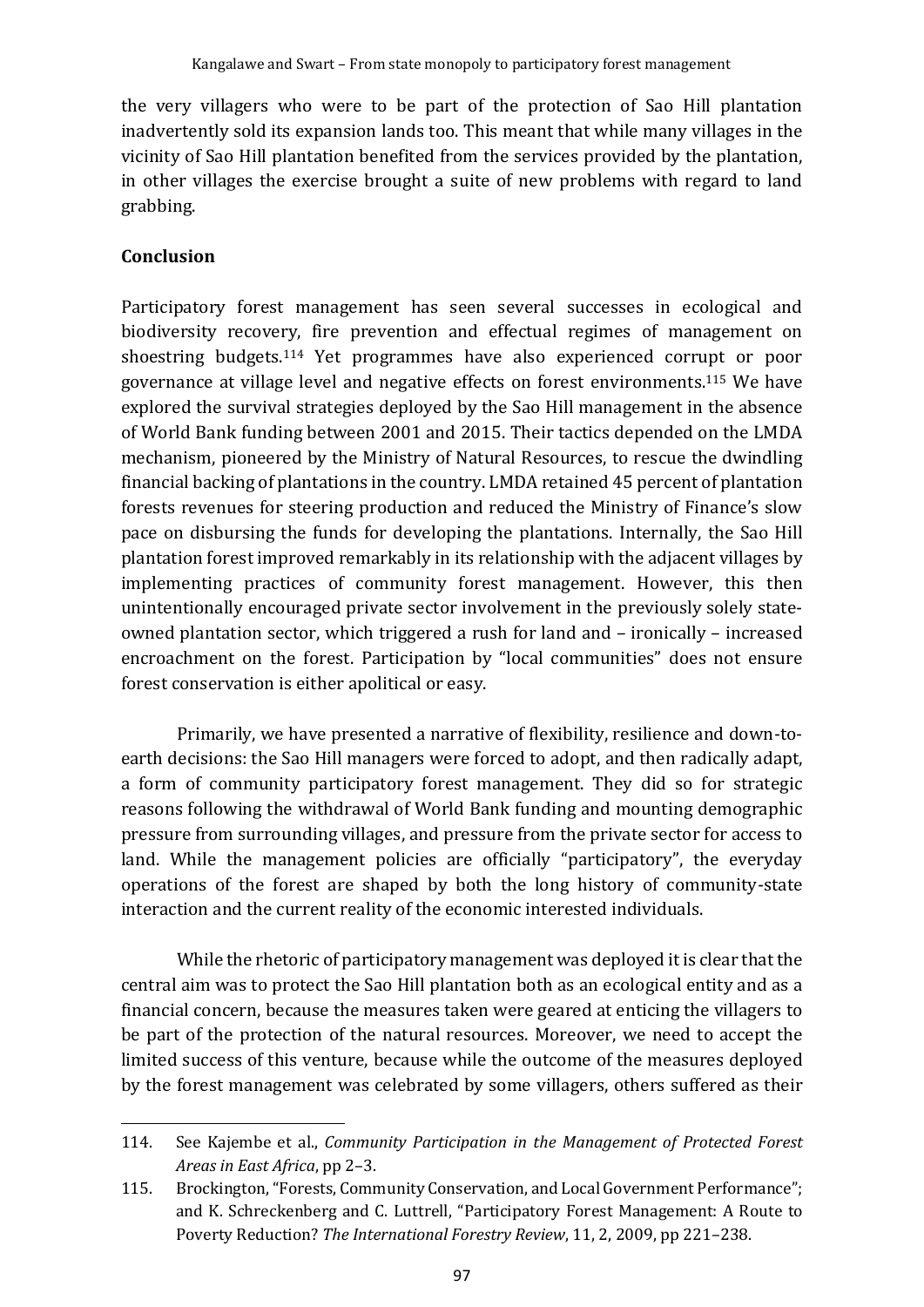land was grabbed by the private forest developers – for them it was certainly a tragedy, but only limited the commons. This was an imperfect deployment of community-based natural resource management in a context that permitted plundering by private entrepreneurs while keeping the rhetoric (and some of the practical benefits) of "community management". Yet the context must be understood: the local management faced constraints upon their own agency. Instead of imposing a new paradigm they had to adapt one *ad hoc* and apply it unevenly. In essence, in Sao Hill Forest, we see the uneasy union of Hardin and Ostrom.

Dynamic power relations between many actors – ordinary people, the powerful elite in local communities, local capitalists, expatriate entrepreneurs, forest managers and state officials in the city – have rendered forest resource management a fractured, fractious and multi-faceted process. We argue it is important to insert such an unusual case study (that looks at community involvement in a plantation, rather than natural, forest) into the broader scholarly conversation on forest management, suggesting that further research – especially studies of forests and their users *over time* – will buttress more effective policies in the future. The inevitable tragedy of the commons model has been challenged by evidence of time-honoured methods implemented by communities to use their environmental capital sustainably. In fact, there are examples of winners and losers for *all* ownership-use systems: state-owned, individual private property, and common property regimes. Historians can contribute to strategy making by helping move past the stereotype that there is a single normative model that solves all commons dilemmas. We can help establish which idiographic factors within the specific local context are most significant in rethinking natural resource regimes.

#### **REFERENCES**

- Ahlback, A., *Forestry for Development in Tanzania* (Swedish University of Agricultural Sciences, International Rural Development Centre, Uppsala, 1988).
- Akida, A. and Blomely, R., "Trends in Forest Ownership, Forest Resources Tenure and Institutional Arrangements: Are They Contributing to Better Forest Management and Poverty Reduction? Case Study from Tanzania" (Food and Agriculture Organisation, Rome, 2006).
- Beinart, W., "Soil Erosion, Conservation and Ideas about Development: A Southern African Exploration, 1900–1960*", Journal of Southern African Studies*, 11, 1 (1984).
- Bennett, B.M., "Locality and Empire: Networks of Forestry in Australia, India and South Africa, 1843–1948", PhD thesis, University of Texas, Austin, 2010.
- Blomley, T. and Ramadhani, H., "Going to Scale with Participatory Forest Management: Early Lessons from Tanzania, *The International Forestry Review*, 8, 1 (2006).
- Brockington, D., "Forests, Community Conservation, and Local Government Performance: The Village Forest Reserves of Tanzania"*, Society and Natural Resources*, 20, 9 (2007).
- Campbell, H. and Stein, H. (eds), *The IMF and Tanzania: the Dynamics of Liberalisation* (Southern Africa Political Economy Series Trust, Harare, 1991).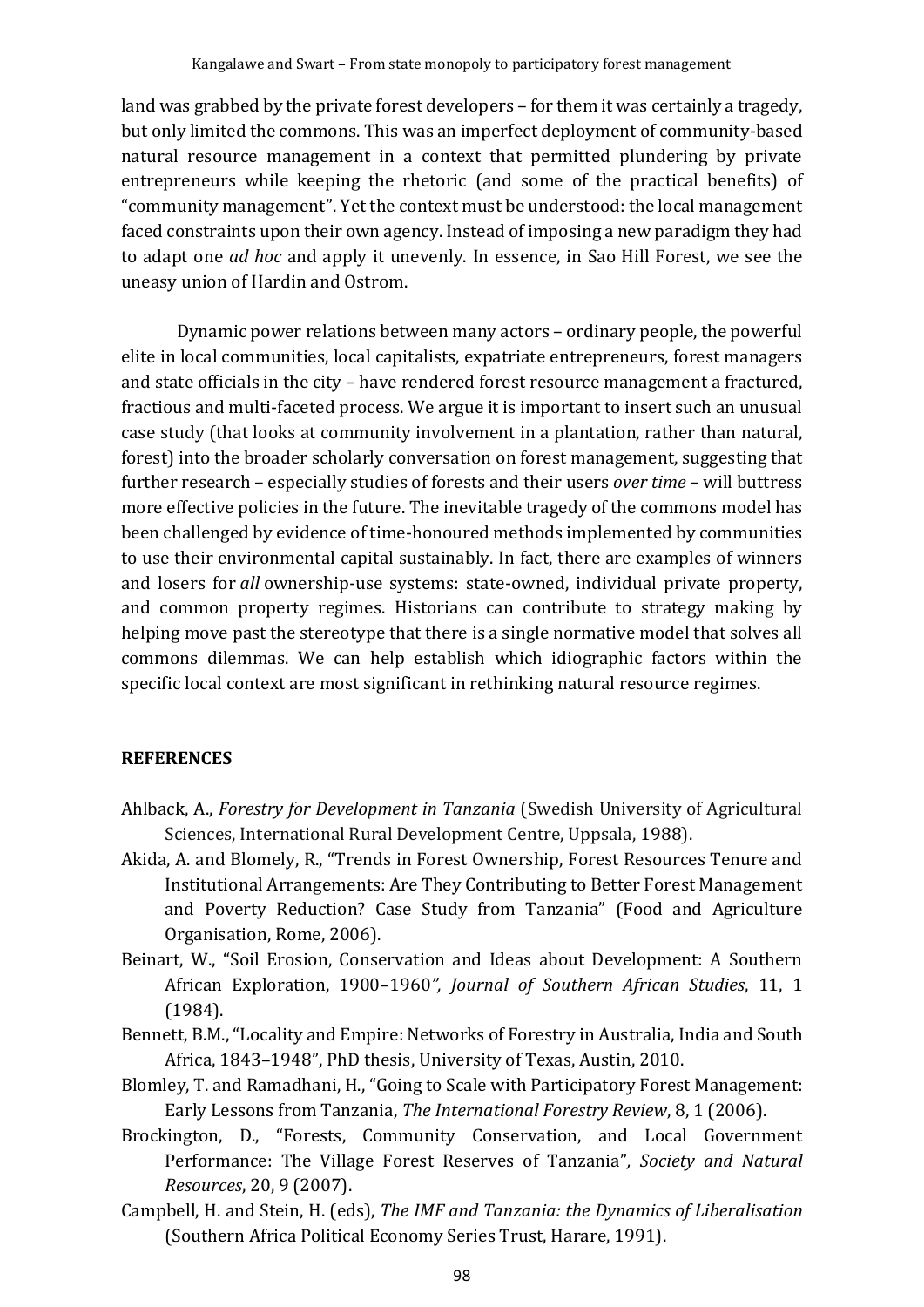- [Dean,](javascript:;) E., "Birds of One Tree: Participatory Forestry and Land Claims in Tanzania**",** *Human Organization,* 70, 3 (2011).
- Degnet, M.B., Van der Werf, E., Ingram, V. and Wesseler, J.H.H., "Do Locals have a Say? Community Experiences of Participation in Governing Forest Plantations in Tanzania', *Forests*, 11, 7 (2020).
- Evans, J. and Turnbull, J., *Plantation Forestry in the Tropics* (Oxford University Press, Oxford, 2004).
- Gibson, C.C., Williams, J.T. and Ostrom, E., "Local Enforcement and Better Forests", *World Development*, 33, 2 (2005).
- Hamza, K. and Kimwer, E., *Tanzania's Forest Policy and its Practical Achievements with Respect to Community Based Forest Management in MITIMIOMBO* (Tanzania Association of Forests, Morogoro, 2003).
- Havnevik, K. and Isinika, A. (eds.), *Tanzania in Transition, From Nyerere to Mkapa* (Mkuki na Nyota, Dar es Salaam, 2010).
- Hurst, A.W., "State Forestry and Spatial Scale in the Development Discourses of Post-Colonial Tanzania: 1961-1971", *The Geographical Journal*, 2003, 169, 4 (2003).
- Hurst, A.W., "Not Yet out of the Woods: A Political Ecology of State Forest Policy and Practice in Mainland Tanzania, 1961-1998", D Phil, University of Oxford, 2004.
- Hyden. G. and Karlstrom, B., "Structural Adjustment as a Policy Process: The Case of Tanzania", *World Development*, 21,9 (1993).
- Isager, L., Theilade, I., and Thomson, L., *People's Participation in Forest Conservation: Considerations and Case Studies* (Food and Agriculture Organisation, Rome, 2000),
- Jacovelli, P., "The Future of Plantations in Africa", *International Forestry Review,* 16, 2 (2014).
- Kaiser, P., "Structural Adjustment and the Fragile Nation: The Demise of Social Unity in Tanzania", *The Journal of Modern African Studies,* 34, 2 (1996).
- Kajembe, G.C., Kihiy, V.B.M.S., Banana, A.Y., Gombya-Ssembajjwe, W. and Ongugo, P., *Community Participation in the Management of Protected Forest Areas in East Africa: Opportunities and Challenges* (Sokoine University of Agriculture, Morogoro, 2010).
- Kangalawe, H., "Plantation Forestry in Tanzania: A History of Sao Hill Forests, 1939- 2015", PhD thesis (Stellenbosch University, 2018).
- Karumbidza, B. and Menne, W., *Potential Impacts of Tree Plantation Projects under the CDM: An African Case Study* (Centre for Science and Environment, New Delhi, 2009).
- Levine, A., "Convergence or Convenience? International Conservation NGOs and Development Assistance in Tanzania", *World Development,* 30, 6 (2002).
- Lopez, M.C. and Moran, E.F., "The Legacy of Elinor Ostrom and its Relevance to Issues of Forest Conservation", *Current Opinion in Environmental Sustainability*, 19 (2016).
- Lund., J.F. and Nielsen, O.J., "The Promises of Participatory Forest Management in Forest Conservation and Poverty Alleviation: The Case of Tanzania", *L'Afrique Orientale*, (2005).